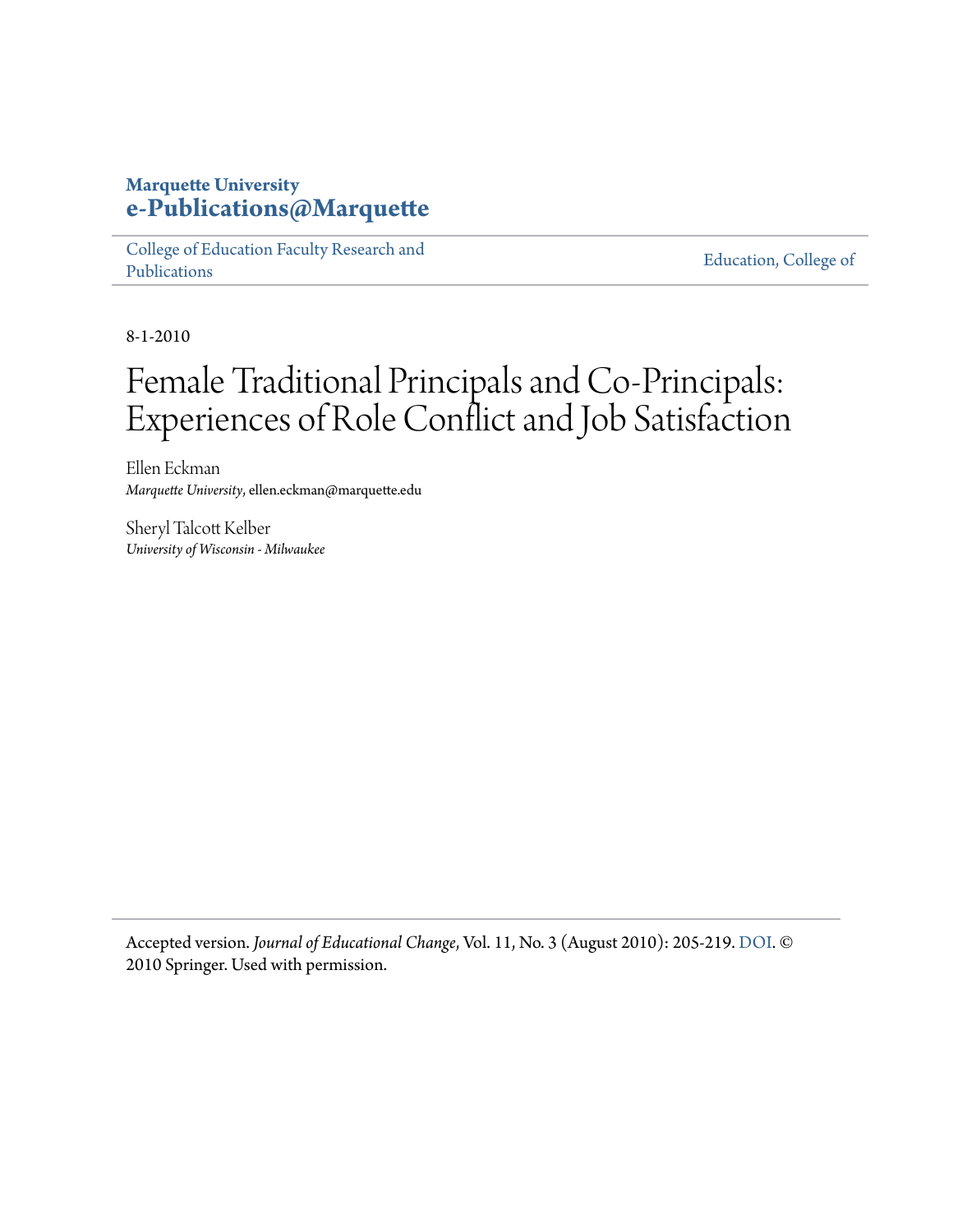# Female Traditional Principals and Co-Principals: Experiences of Role Conflict and Job Satisfaction

# Ellen Wexler Eckman *College of Education, Marquette University Milwaukee, WI* Sheryl Talcott Kelber

*College of Nursing, University of Wisconsin-Milwaukee Milwaukee, WI*

*This paper presents a secondary analysis of survey data focusing on role conflict and job satisfaction of 102 female principals. Data were collected from 51 female traditional principals and 51 female co-principals. By examining the traditional and co-principal leadership models as experienced by female principals, this paper addresses the impact of the type of leadership model (traditional principalship or co-principalship) has on women principals with regard to role conflict and job satisfaction. The co-principals experienced lower levels of role conflict and higher levels of job satisfaction than did the female traditional principals.* 

At a time when there is a shortage of qualified applicants for the principalship in schools world-wide, many experienced principals, in particular members of the 'baby boom' generation, are approaching retirement age (DiPaola and Tschannen-Moran 2003; Ferrandino and Tirozzi 2000). There is increasing concern among school superintendents, educational scholars, and policy makers regarding an impending leadership crisis (Association of California School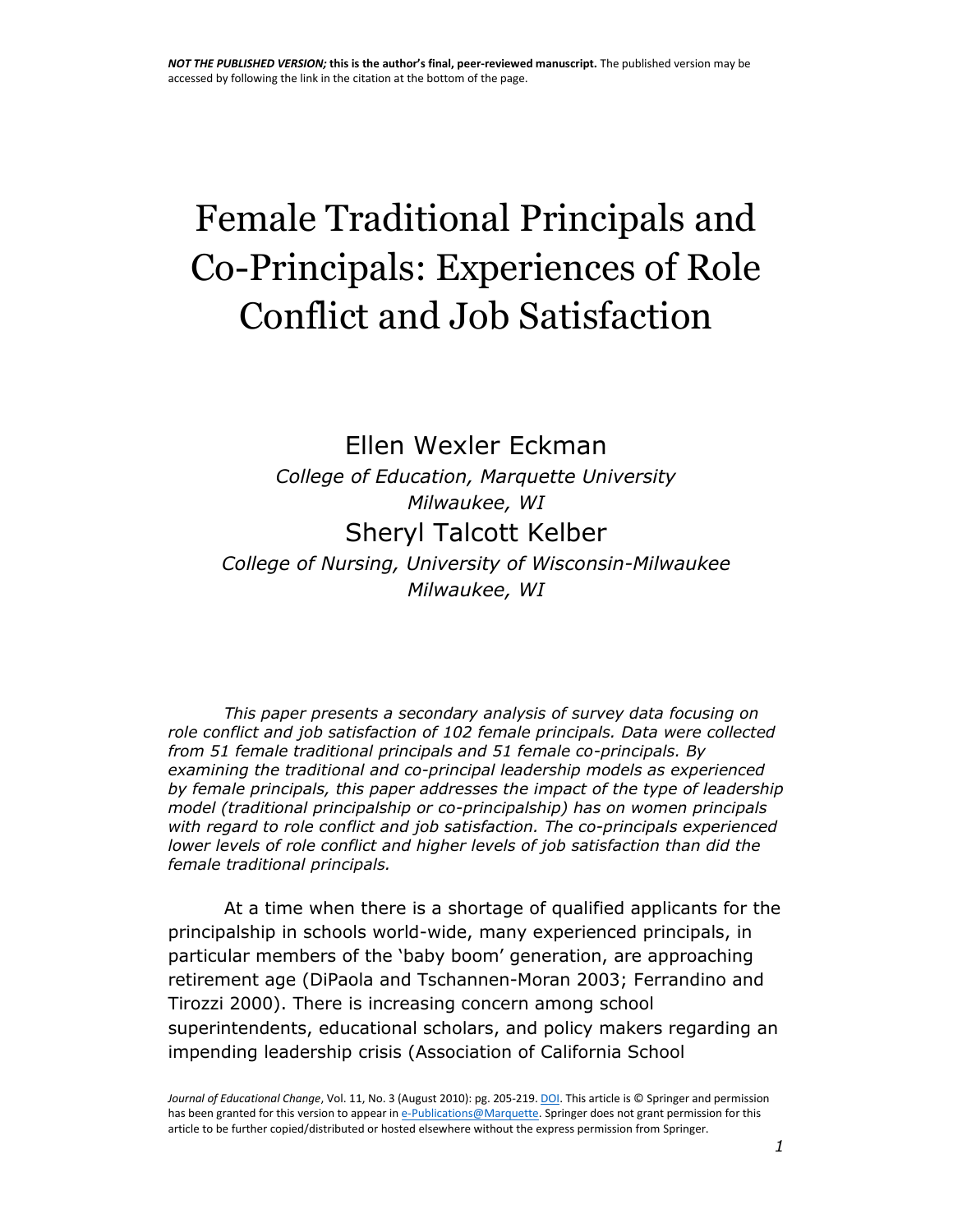Administrators [ACSA] 2001; Educational Research Service 1998; Institute of Educational Leadership [IEL] 2000; National College of School Leadership [NCLS] 2006; Protheroe 2001; Young and McLeod 2001). Many qualified educators are not applying for positions at a rate that will meet the demand for principals, particularly for secondary schools, despite there being a number of licensed and certified principals (Ferrandino and Tirozzi 2000; IEL 2000; NCLS 2006). Those qualified candidates who are unwilling to apply or accept positions as school principals have indicated that their reluctance is due to ''the high levels of stress associated with the job; pressures of accountability for student success; insufficient salary; and a lack of time for a personal life'' (Chirichello 2003, p. 356). Additionally, there continues to be an underutilization of women in educational administration (Bell and Chase 1993; Grogan 1999; Young and McLeod 2001). Pounder and Merrill (2001b) noted that females earn more than half of the administrative degrees and licenses from educational preparation programs in the United States and are a ''potentially large candidate pool'' for the principalship. However, Young and McLeod (2001) reported that in the United States only 26% of secondary school principals are women.

Educational researchers have suggested strategies to attract qualified principal candidates such as: changing the public's expectations for principals, providing more mentoring and encouragement to potential leaders, developing leaders from within a school system, and restructuring the position itself (ACSA 2001; Ferrandino and Tirozzi 2000; Whitaker 2001). Pounder and Merrill (2001a) explain that in order to recruit highly qualified individuals to the principalship ways must be found ''to reduce the negative elements of the job while enhancing the positives' (p. 48). This leads to the question of how the role of the principal can be redesigned or restructured so as to reduce the demands and conflicts that make the position seem unattractive to otherwise qualified candidates.

The co-principal leadership model offers one approach to answering that question; it is an alternative model that restructures the principalship, enhancing the positive aspects of the position (Chirichello 2003; Grubb and Flessa 2006). This model has been utilized in schools in Australia (Gronn and Hamilton 2004; Thomson and Blackmore 2006), China (Bunnell 2008), New Zealand (Court 2003), the United Kingdom (Paterson 2006), and the United States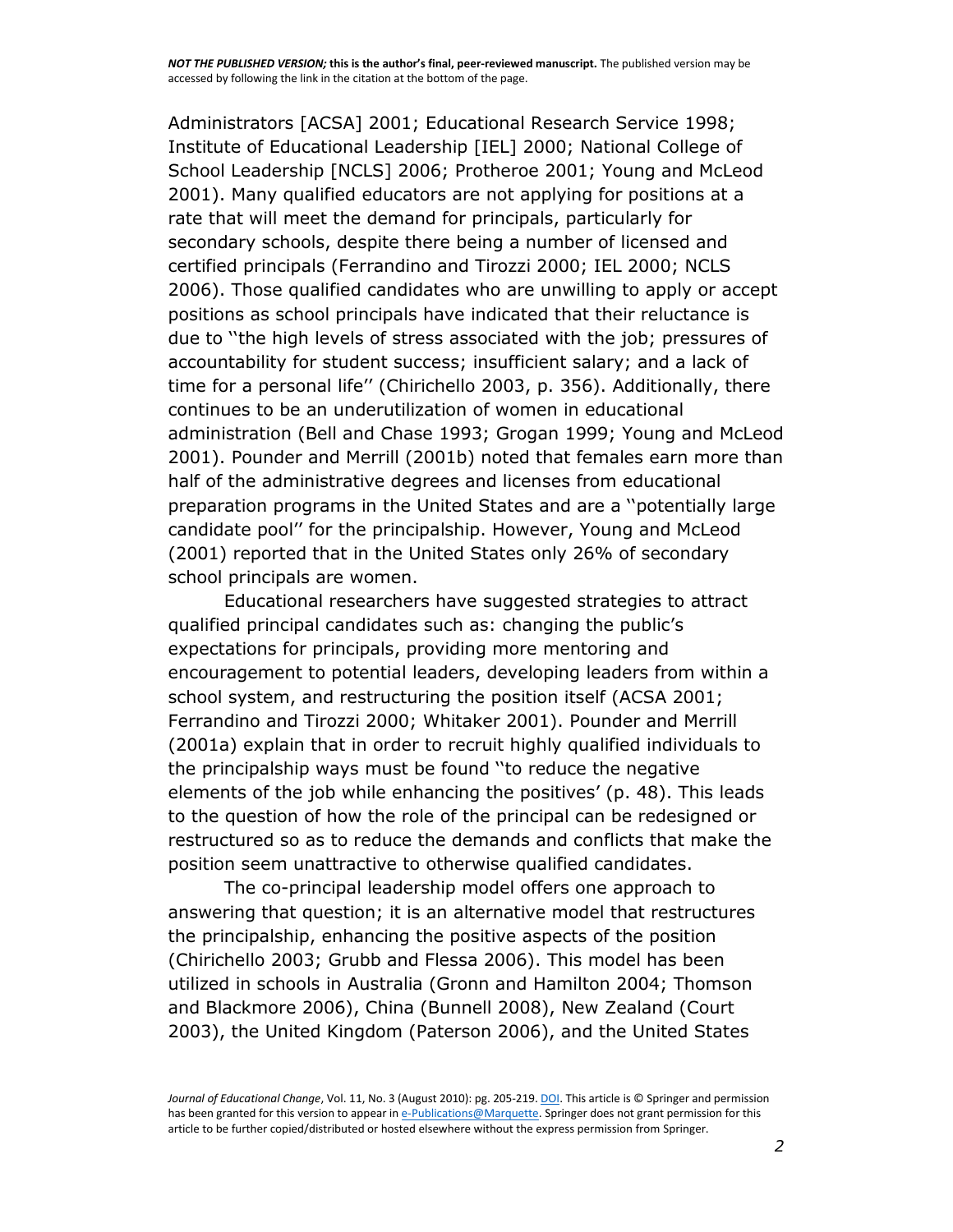(Eckman 2006; Grubb and Flessa 2006; Houston 1998). Although the co-principal model has been implemented, little is known about the model itself, its effectiveness and its sustainability (Eckman 2006; Gronn and Hamilton 2004).

The purpose of this paper is to provide insight into the coprincipalship model by describing the levels of job satisfaction and role conflict for female principals  $(N = 102)$ . By examining the traditional and co-principal leadership models as experienced by female principals, this paper aims to answer these questions: How does the type of leadership model (traditional principalship or co-principalship) impact women principals with regard to role conflict and job satisfaction? Does the co-principal model contribute to lower levels of role conflict and higher levels of job satisfaction for women than the traditional principal model?

# **Traditional and co-principal models**

The role of the principal has changed markedly from its first historical designation as the ''principal teacher'' (Matthews and Crow 2003, p. 18). During the twentieth century, the role of the principal has been ''extremely malleable,'' with successive generations emphasizing different roles for the principal. ''During economic depression, principals were expected to be thrifty stewards of limited resources; in time of war, they were expected to mobilize the next generation to defend democracy; amid fears of declining achievement, they were expected to be instructional leaders'' (Lashway 2006, p. 27).

Scholars in educational leadership have conceptualized the role of the traditional principal in multiple ways. Leithwood and Duke (1999) identified six role conceptions for the principal: instructional, transformational, moral, participative, managerial, and contingent. Matthews and Crow (2003) defined seven role conceptions for the principal: leader, learner, politician, advocate, manager, supervisor and mentor. Sergiovanni (2001) described the principalship from a ''reflective practice perspective.'' Strike (2005) emphasized the role of the principal as an ethical leader. Others have described the heroic or charismatic principal who is responsible for all the managerial and instructional functions of the role along with providing vision and leadership for the organization and its community (Klenke 1996).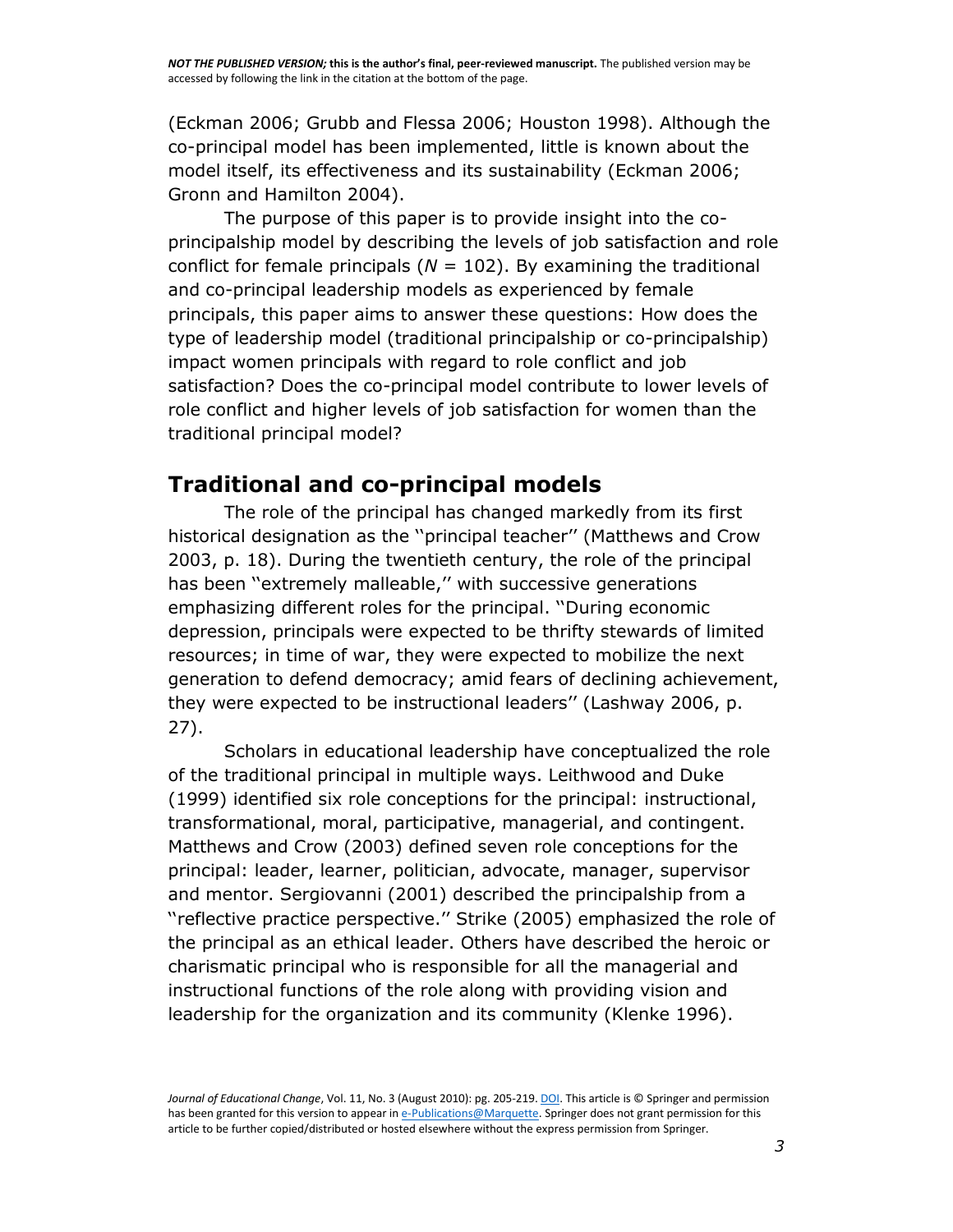The National Association of Secondary School Principals (NASSP) surveys high school principals every 10 years to gather a snapshot of the ''typical'' high school principal. The report from a recent survey characterized the principalship as a very complex and demanding position. ''Today's principal must be a legal expert, health and social services coordinator, fundraiser, public relations consultant, parental involvement expert, and security officer, who is technologically savvy, diplomatic, with top-notch managerial skills, whose most important duty is the implementation of instructional programs, curricula, pedagogical practice, and assessment models'' (National Association of Secondary School Principals 2001).

Regardless of how the role of principal is operationalized, the traditional principal has always been the solo leader at the top of the hierarchical organizational structure of the school. The complexity of the position and the increasingly demanding job description have led many school superintendents and policy makers to think that only ''supermen'' or ''wonder women'' can fill the role (Pierce 2000). It is not surprising then to find a limited number of candidates willing to consider becoming a principal (Pounder and Merrill 2001b).

In discussing current trends in school leadership, Lashway (2006) asked, ''Given the increased complexity of today's schools and the relentless demands for deep reform, are traditional definitions of the principal's role adequate, or must the job itself be redesigned?'' (p. 20). Such calls to redefine the role of the principal, to make it a more manageable position, have led to proposals to distribute leadership across the organization. According to Spillane (2006), distributed leadership occurs when leadership functions are shared by a number of people in an organization or team and ''leadership'' emerges from the interactions within the group. The coprincipal leadership model, where two individuals share one leadership position, is a special case of distributing leadership (Gronn and Hamilton 2004).

Looking beyond the traditional solo principal to a co-principal model is not new. A proposal to restructure the principalship by dividing the role into two positions was first suggested by West (1978). He portrayed principals as a ''beleaguered, bewildered and beat species'' because of the increasing expectations and demands they were facing from school boards, superintendents, and teachers (p. 241). West thought the solution to these demands was to have two principals—one for instructional functions and one for administrative or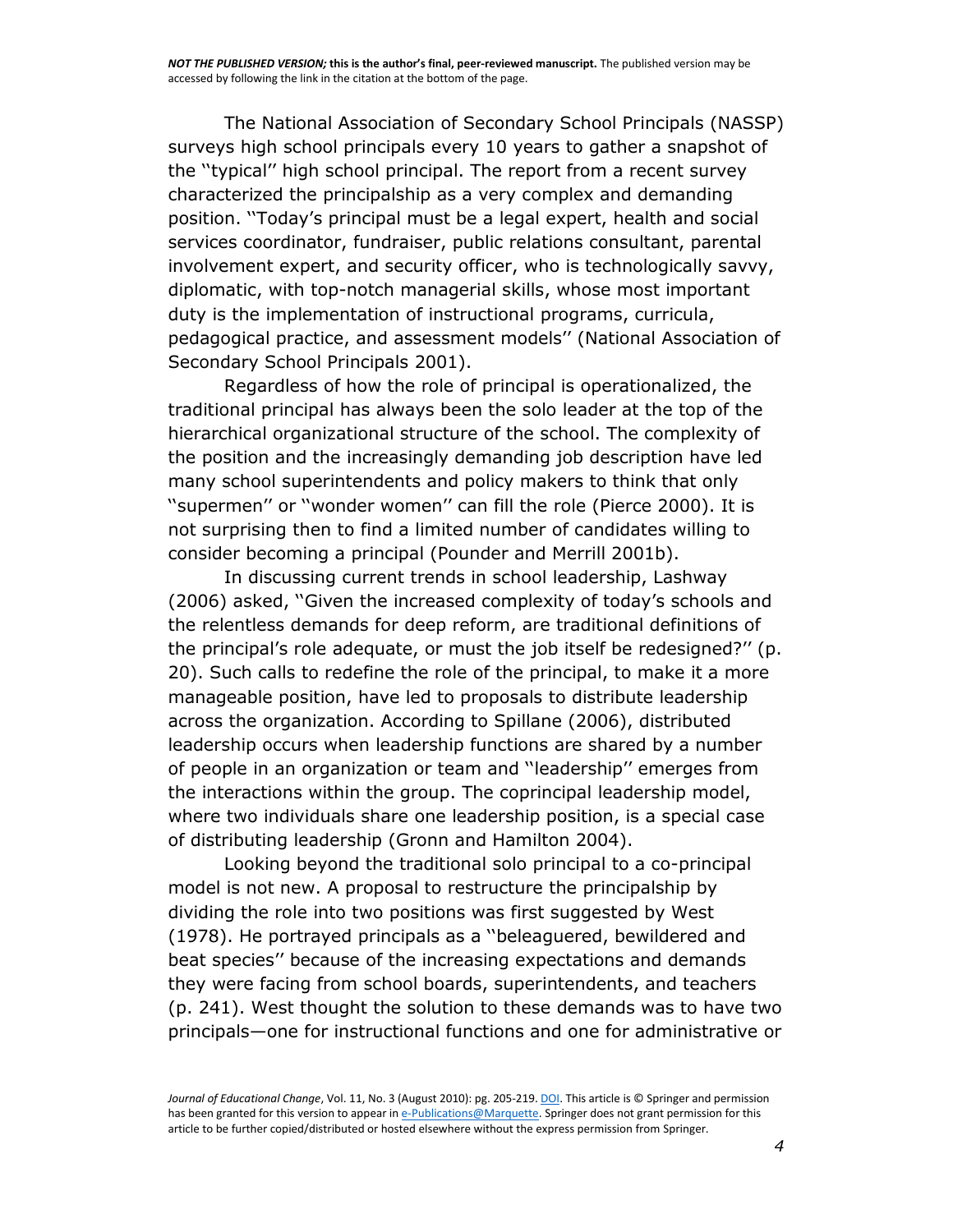managerial functions. As the Superintendent of the High Point Public Schools, High Point, North Carolina, West implemented a co-principal model that remained in place for 10 years, 1976–1986. Other school districts followed suit and co-principal teams were established in eight schools during that time period (Groover 1989; Korba 1982; Shockley and Smith 1981).

The participants in this study practiced two distinct forms of the co-principal leadership model. In both forms the power and authority of the principal were spread equally across two individuals. The most prevalent form occurred when two individuals each worked as full time principals, sharing the role and the position with equal authority (Eckman 2006; Grubb and Flessa 2006). The other form of the model occurred when two co-principals served part-time, dividing the days of the week they were each present and responsible for the school. The co-principals in this study made the decisions on how to divide the role of the principal. They separated the roles based on their individual strengths and interests rather than by focusing on administrative or instructional functions.

# **Role dimensions: Role conflict and job satisfaction**

#### *Role conflict*

Role conflict occurs as individuals attempt to balance their family and home roles with their professional roles. Work-time studies indicate that dual-earner families and single-parent families are working longer hours and feeling more and more conflicted (Clarkberg and Moen 2001; Gerson and Jacobs 2001). Friedman et al. (2005) noted that conflicting demands of work and personal life have always been a part of the working world and that, historically, such role conflicts were resolved in favor of the employers (p. 97). Bailyn (2006) questioned that way of doing business and argued for ''greater integration between the public domain of employment and the private domestic sphere'' (p. 3).

Educational scholars have called for more reasonable parameters for the role of the principal, so that principals can manage the conflicts between their professional and personal lives (Boris-Schacter and Langer 2006; Hurley 2001; Riehl and Byrd 1997). Kochan et al. (2000) found that the primary issue facing principals was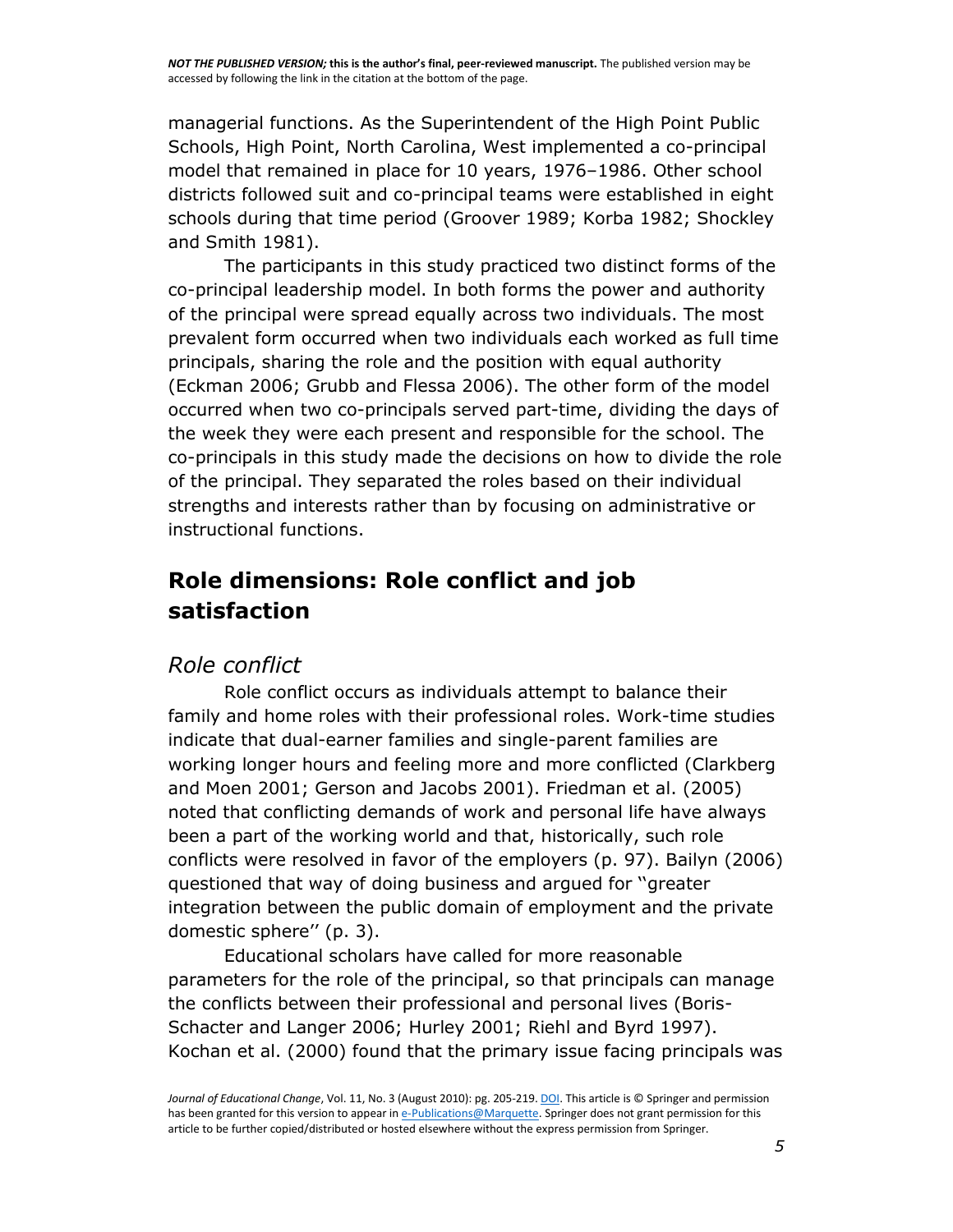''managing their work and their time and coping with the stresses, tasks and responsibilities of the job'' (p. 305). According to assistant high school principals, who would be considered in the pipeline for principalships, one of the least attractive job characteristics of the role of principal is the difficulty they perceive principals have in balancing the demands of their work and families (Pounder and Merrill 2001b).

For the purpose of this study, role conflict, the endeavor of principals to balance their personal and family roles with their professional work, was measured with the Role Conflict Questionnaire (Nevill and Damico 1974). This questionnaire is a nine-item Likert-type scale where participants delineate their level of conflict from 1 (*not at all conflicted*) to 7 (*extremely conflicted*). The instrument includes questions relating to time for privacy, social commitments, and others; concerns over household management, finances, and child raising; and personal issues over expectations for self, others, and feelings of guilt. Total scores were computed as the average of the responses to these questions; higher scores on this instrument indicated a greater level of role conflict. Cronbach alphas for this instrument have ranged from .70 to .90.

#### *Job satisfaction*

Job satisfaction is considered a desirable goal for all types of organizations because satisfied workers perform at higher levels than do those who are not satisfied (Chambers 1999). Studies of job satisfaction in the principalship have examined factors that contribute to both job satisfaction and dissatisfaction. Friesen et al. (1983) found the main sources of job satisfaction for principals to be their interpersonal relationships, achievements, responsibilities, and autonomy. The elements of the principalship found to be the most dissatisfying were amount of work, overall time constraints, parental attitudes, and general working conditions. Bacharach and Mitchell (1983) indicated that principals reported lower levels of job satisfaction because they felt overburdened by the role and its responsibilities. Similarly, Thompson et al. (1997) noted that the strongest predictors for decreased job satisfaction for principals were role ambiguity and role conflict.

A modified *Job Satisfaction Survey* (Eckman 2002; Mendenhall 1977; Schneider 1984) was used to measure job satisfaction in this study. This instrument included questions relating to community

*Journal of Educational Change*, Vol. 11, No. 3 (August 2010): pg. 205-219[. DOI.](http://dx.doi.org/10.1007/s10833-009-9116-z) This article is © Springer and permission has been granted for this version to appear i[n e-Publications@Marquette.](http://epublications.marquette.edu/) Springer does not grant permission for this article to be further copied/distributed or hosted elsewhere without the express permission from Springer.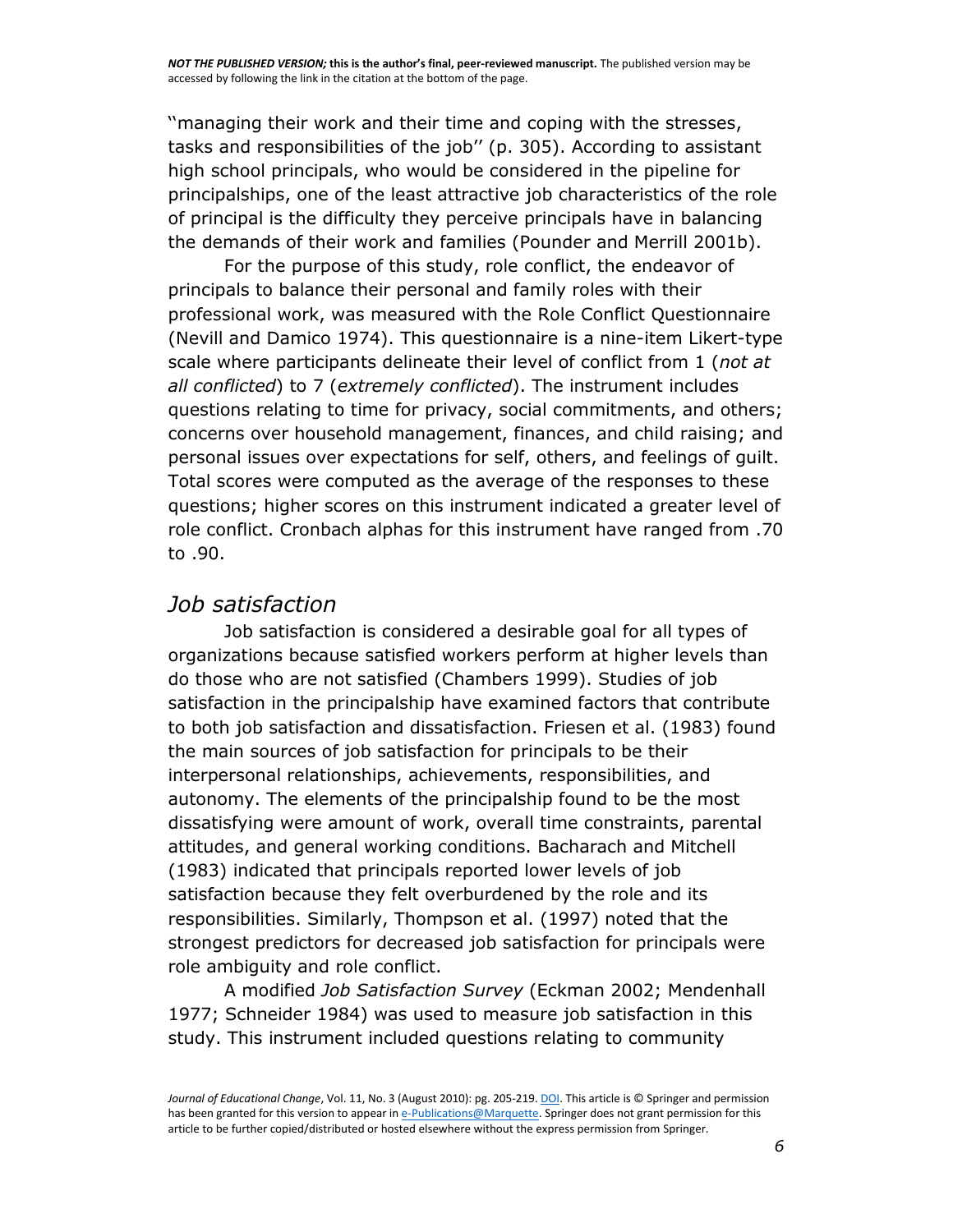relations, working conditions, financial rewards, personal relationships, school characteristics, and career opportunities. Participants used a 4 point Likert-type scale to indicate their degree of satisfaction from 1 (very dissatisfied)to 4(very satisfied). Scores were computed as the average of the responses to these questions; higher scores reflect more job satisfaction. Eckman (2002) and Rice and Schneider (1994) reported the reliability co-efficient to be .90.

#### *Data sources and methods*

This paper presents the findings from a secondary analysis of data collected in two studies on the principalship that focused on role conflict and job satisfaction (Eckman 2002, 2006). Data for the first study were obtained from traditional principals in three midwestern states of the United States. Data for the second study were obtained from female co-principals in schools throughout the United States.

Subjects for these studies were recruited from state departments of education, national principal associations, and Internet searches. This was necessary because there is no centralized database available that identifies school leaders by gender and organizational model. Survey packets for both of the studies, containing instruments measuring role conflict (Nevill and Damico 1974) and job satisfaction (Eckman 2002; Mendenhall 1977; Schneider 1984), as well as demographic questions, were sent to eligible participants. The return rates for the surveys of female traditional principals and co-principals were 69.2%, and 51.2%, respectively. Participants in the studies provided written comments regarding the aspects of the principalship they found both satisfying and dissatisfying. Additional information was requested from the co-principals regarding the reasons for implementation of the model, the type of co-principal model implemented, and their opinions on the strengths and weakness associated with the model used in their schools.

Fifty-one females participated in the co-principal study and 164 females participated in the traditional principal study. A random sample of 51 female traditional principals was selected from the traditional principal database to create groups of equal size. When comparing these 51 female traditional principals to the remainder of the group of female traditional principals, there were no significant differences in regard to role conflict  $(t = 1.056, df = 149, p = .293)$ and job satisfaction (*t* = .207, *df* = 159, *p* = .836).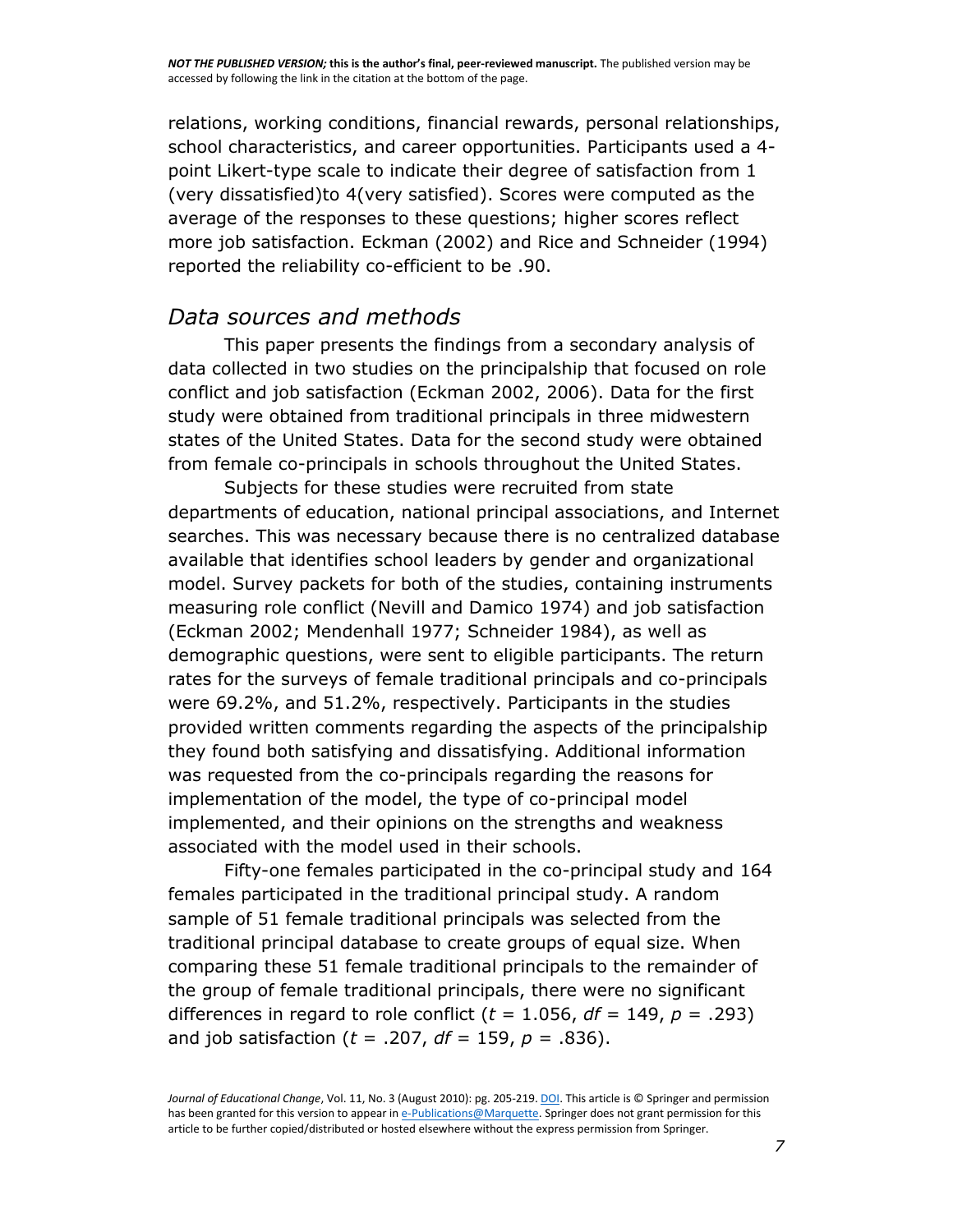# **Findings**

## *Personal and professional attributes*

The ages of the entire group of principals (*N* = 102) ranged from 28 to 74 years ( $M = 47.9$ ,  $SD = 9.5$ ). The mean ages for the coprincipals and traditional principals were 49.1 (*SD* = 9.9) and 46.8 (*SD*   $= 9.5$ ), respectively. There were no significant differences between the co-principals and traditional principals in regard to age  $(t = 1.19, df =$ 98, *p* = .238). Although 78% of the participants were married or partnered, there were significantly more married or partnered coprincipals than traditional principals ( $\chi^2$  = 6.68,  $df = 1$ ,  $p = .014$ ). Eighty-eight percent of the co-principals were married as compared to 68% of the traditional principals. Both groups reported having children; 85% of the traditional principals and 84% of the coprincipals. There was no significant difference between the groups in regard to having children ( $χ^2 = 0.012$ ,  $df = 1$ ,  $p = .91$ ).

The respondents in this study were principals of private and public schools in urban, suburban, small cities and rural areas in the United States. Both the traditional principals and co-principals lead schools ranging in size from 26 to 4,500 students. To compare school size, based on student enrollments, the data were aggregated into four groups. These groups were created following criteria established by a Midwestern interscholastic athletic association for creating competitive athletic divisions: (1) 1–230 students; (2) 231–430 students; (3) 431– 930 students; and (4) 931 or more students. There were significantly more coprincipals leading moderately larger schools than traditional principals ( $\chi^2$  = 10.05,  $df = 3$ ,  $p = .018$ ). Twenty-six percent of the traditional principals lead schools with 431–930 students as compared to 46% of the co-principals (Table 1).

## *Role conflict*

The responses to the nine role conflict questions are presented for the entire group (*N* = 102) in Table 2. The areas with the most role conflict were time for privacy, time for social commitments, and conflicts regarding expectations for self. The participants indicated being the least conflicted in regard to concerns over how money was spent in the family (financial concerns).

In regard to the total role conflict score, the co-principals had significantly lower levels of role conflict (*M* = 3.35, *SD* = 1.27) than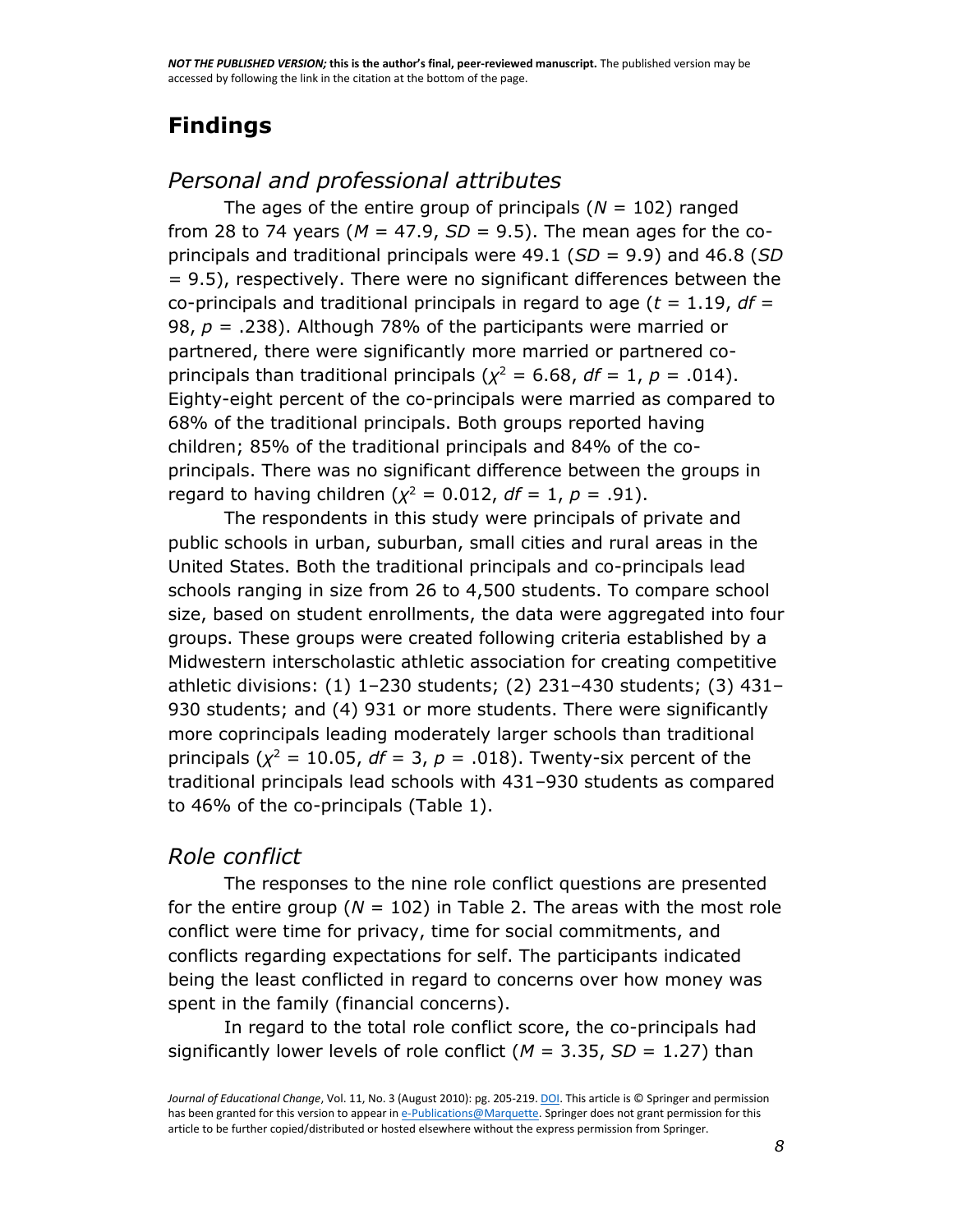the traditional principals (*M* = 3.92, *SD* = 1.01), *t* = 2.49, *df* = 100, *p*   $= .015$ , g  $2 = .061$ . To further explore role conflict, an item analysis of the role conflict questions was performed (Table 3). Traditional principals had significantly higher levels of role conflict in regard to time for social commitments, household management, child raising and feelings of guilt than the co-principals.

One traditional principal explained the role conflicts that occur between personal and professional lives; ''The greatest area of conflict is not so much with my spouse but on my own expectations of what I want to be as a wife and a mother. There is a large amount of stress associated with the position of principal. The stress can sap you of the emotional energies needed to raise a family. I see so many needy kids due to lack of parental involvement; I don'*t* want my kids to be in that same category. Balance is a difficult thing to achieve.'' Another traditional principal commented that her long days and weeks created conflicts, ''I work 70 h every week. It's a minimum of a 12 h day and very often 15 h and it's another 8 h on the weekends''. Several commented about their concerns over their health as they tried to find a balance for their work and personal lives. As one participant wrote, ''If I had to do this for a long, long time, I think that it would definitely have a more detrimental effect on my health.''

Several of the co-principals noted that being a co-principal had alleviated some of the conflicts between personal and professional lives. With a co-principal team workloads can be balanced, responsibilities divided and attendance at meetings and after school activities shared. One co-principal acknowledged that participating in the model had allowed her to be home with her young children. Another explained that, because she was a co-principal, she could continue working even while she was caring for an elderly parent.

#### *Job satisfaction*

In addition to the total score, the Job Satisfaction Survey is composed of nine subscales (Schneider 1984): (1) working relations with other administrators; (2) relations with co-workers; (3) career and professional growth opportunities; (4) school reputation and goals; (5) financial rewards; (6) working conditions; (7) amount of work; (8) meeting students needs; and (9) parental and community involvement with school. The areas in which the entire group (*N* = 102) expressed the highest level of job satisfaction were school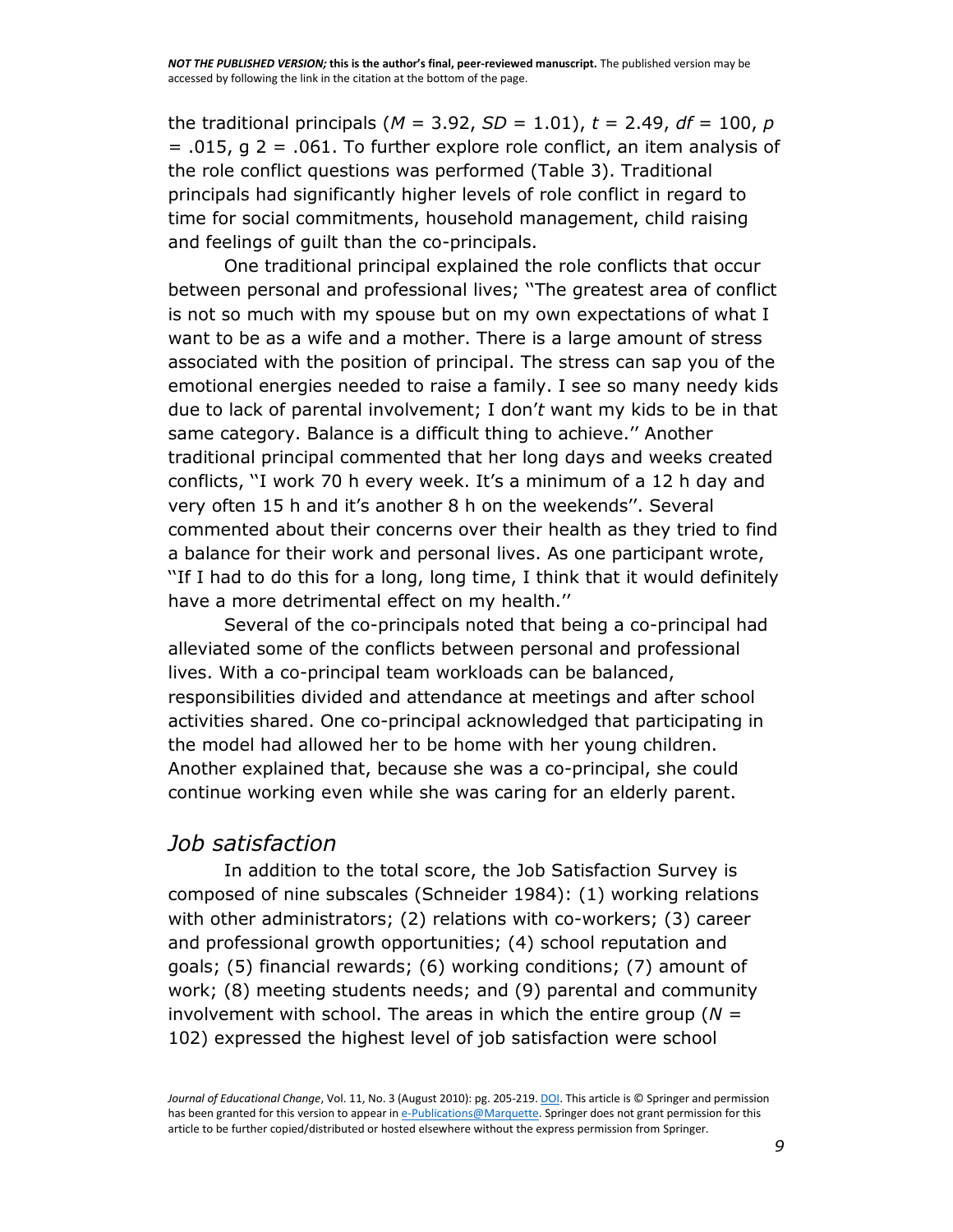reputation and goals, relations with co-workers, career and professional growth opportunities, and working relations with other administrators (Table 4).

When comparing the total job satisfaction score, the coprincipals experienced significantly higher levels of job satisfaction (*M*  = 3.05, *SD* = .40) than the traditional principals (*M* = 2.82, *SD* = .37),  $t = 2.96$ ,  $df = 100$ ,  $p = .004$ ,  $\eta^2 = .081$ . In regard to the job satisfaction subscales, the co-principals were significantly more satisfied than the traditional principals in the areas of school reputation and goals, relations with co-workers, career and professional growth opportunities, meeting student needs and financial rewards (Table 5). The traditional principals and co-principals both indicated the least satisfaction on the subscale of financial rewards. This subscale included questions regarding the amount of money they made and the compensation package in their school district.

Co-principals in the study commented that a factor that contributed to their satisfaction in their positions was that they were never alone, they shared in decision-making, and there was always one principal on site. As one co-principal explained, ''The most stressful aspects of the principalship are shared (i.e., discipline, parent issues, teacher supervision and evaluations) which prevents burnout.'' Another participant noted that the co-principalship was satisfying because with someone with whom to share the job, she now had time ''to deal with the academic and administrative aspects of being a principal and to focus on being an educational leader.'' Several commented that the position was one of the best experiences of their careers. One wrote, ''I love the arrangement and if I choose to move on in my career I would like to have the opportunity to do this again.''

#### *Correlations*

In order to examine the relationship of the demographic characteristics of school size, marital status, presence of children at home, and age in relationship to role conflict and job satisfaction, Pearson Product Moment Correlations were computed. There were no significant bivariate relations based on school size, children at home and marital status. Age was the only measure that was significantly correlated to role conflict and job satisfaction. The older the respondent, the less role conflict experienced (*r* =-.33, *p* =.001), and the higher the levels of job satisfaction  $(r = .26, p = .008)$ .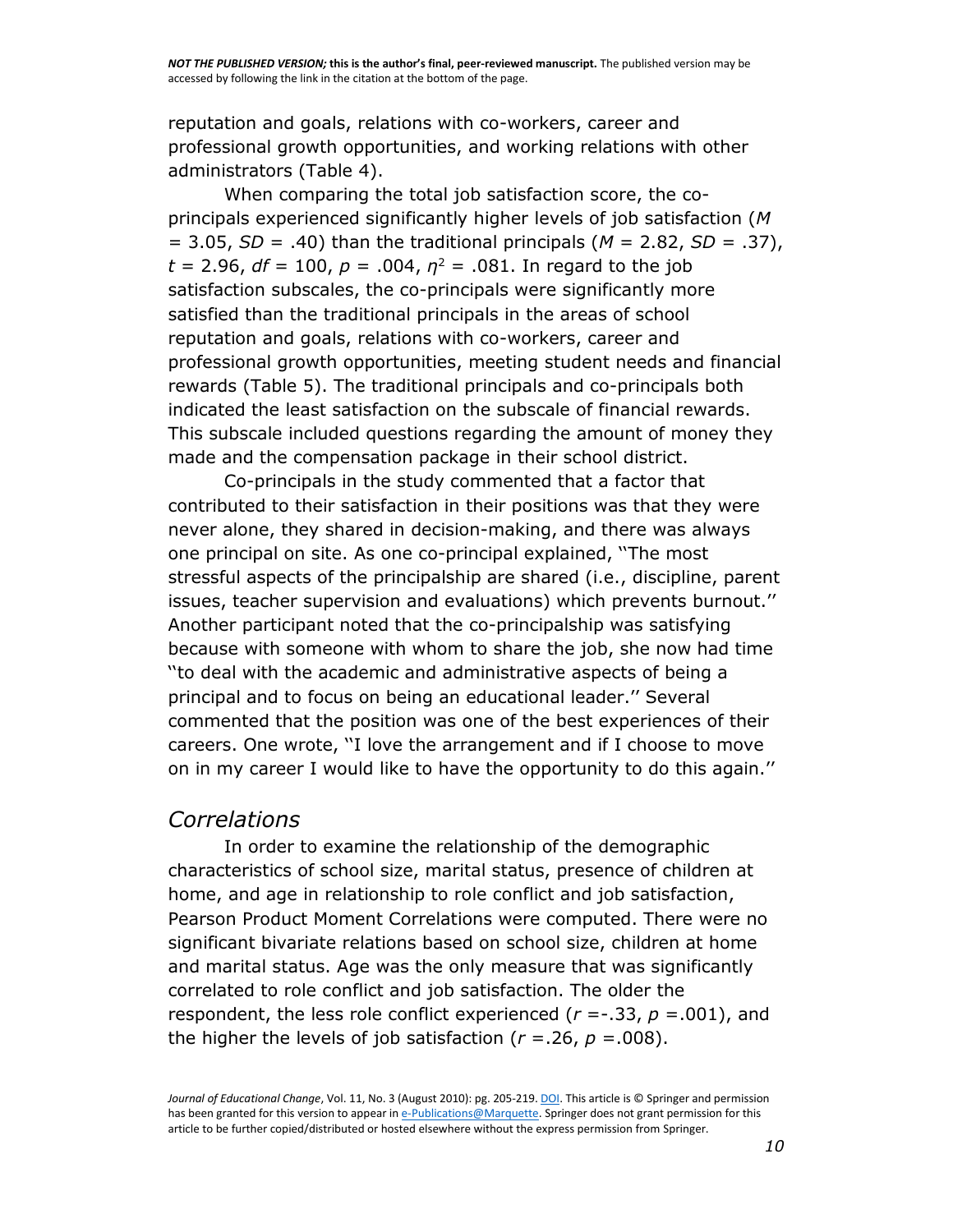Not surprisingly, there was a statistically significant correlation of role conflict with job satisfaction for the group. As role conflict increased for these principals (*N* =102), job satisfaction decreased (*r*  =-.48, *p* < .01). A partial correlation coefficient was computed to examine the influence of age on the relationship of job satisfaction and role conflict. The relationship was unchanged; the partial correlation coefficient was *r* = -.480, *df* =93, *p* < .0005.

To control for the influence of age, an analysis of co-variance was performed comparing the levels of job satisfaction and role conflict between the traditional principals and co-principals. After adjusting for age, there was a significant difference in role conflict between the traditional principals (Adjusted *M* = 3.89, *SEM* =.155) and coprincipals (Adjusted *M* =3.42, *SEM* =.161), *F*(1,93) =4.37, *p* =.039, *η* 2 =.045. The traditional principals experienced significantly more role conflict than did the co-principals. Similarly, there was a significant difference in job satisfaction between traditional principals (*Adjusted M*  =2.83, *SEM* =.053) and co-principals (*Adjusted M* =3.03, *SEM* =.053), *F*(1,97) = 7.05,  $p = .009$ ,  $q^2 = .068$ . The co-principals experienced higher levels of job satisfaction than did the traditional principals.

There was a significant difference in school size between traditional principals and co-principals. Therefore, a regression analysis was performed to examine the impact of type of leadership model (traditional or co-principal) on role conflict. After adjusting for school size, the type of leadership model (traditional or coprincipal) significantly explained 6% of the variance with the entire model explaining a total of 8% of the variance in role conflict (Table 6). Similarly, a regression analysis was performed to examine the impact of type of leadership model on job satisfaction. After adjusting for school size, the type of leadership model (traditional or co-principal) significantly explained 9.1% of the variance with the regression model explaining a total of 11% of the variance in job satisfaction. Coprincipals had lower levels of role conflict and higher levels of job satisfaction than did traditional principals after adjusting for school size.

#### **Discussion and conclusion**

The position of school principal is increasingly difficult, time consuming and generally unattractive to prospective applicants (Court 2003; Thomson and Blackmore 2006; NCLS 2006). Due to the fact

*Journal of Educational Change*, Vol. 11, No. 3 (August 2010): pg. 205-219[. DOI.](http://dx.doi.org/10.1007/s10833-009-9116-z) This article is © Springer and permission has been granted for this version to appear i[n e-Publications@Marquette.](http://epublications.marquette.edu/) Springer does not grant permission for this article to be further copied/distributed or hosted elsewhere without the express permission from Springer.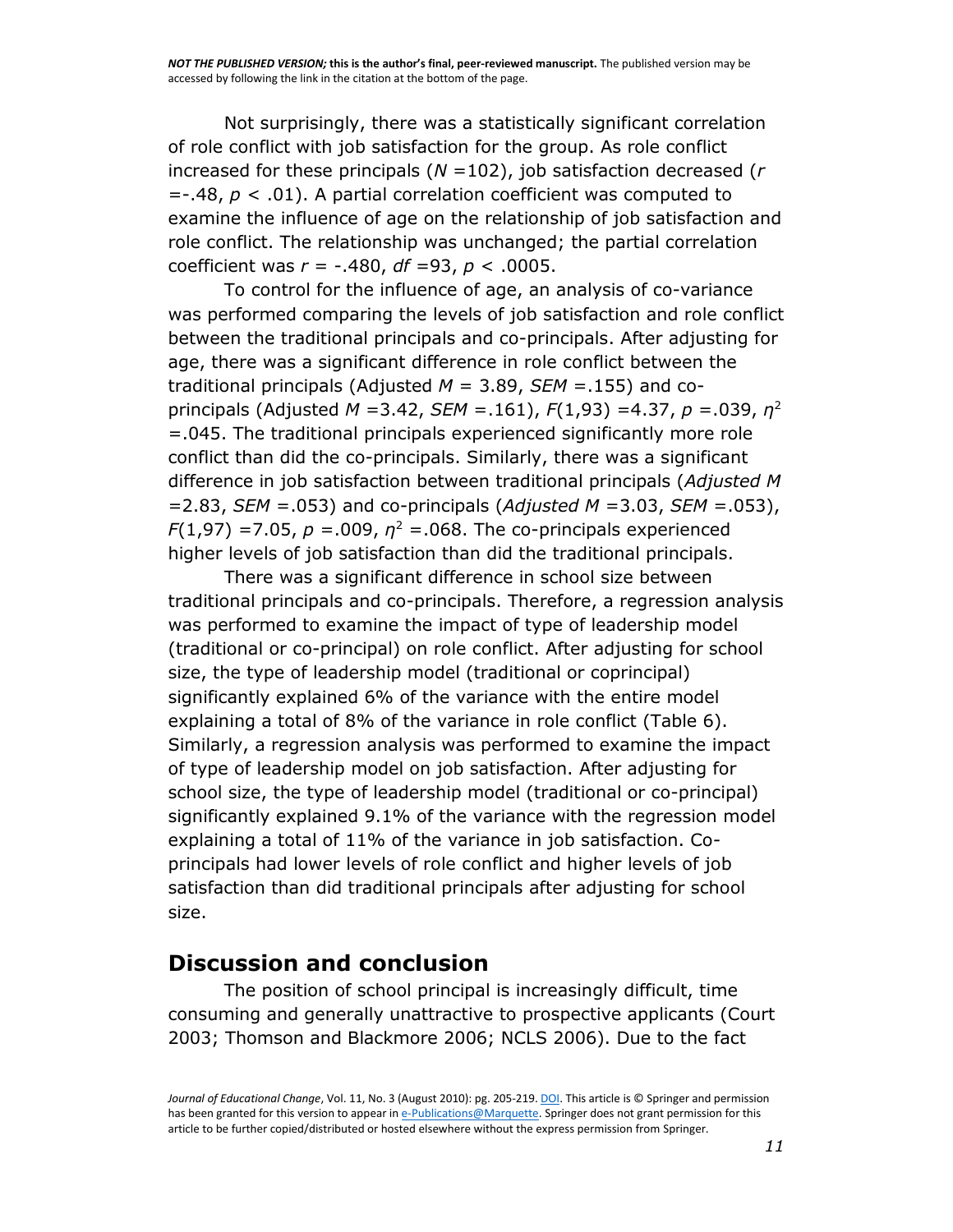that the work of the principal is so demanding, consuming so much time, and never completed, Gronn (2003) characterizes the role as ''greedy work.'' The co-principal model has been proposed as one solution to the onerous time demands of the principalship. Indeed it has been implemented in schools of all sizes and types, in cities, suburbs and rural areas in several different countries. Before asserting that the co-principal model provides the necessary redesign of the principalship that addresses issues of work intensification and role unattractiveness, the model needs to be studied more closely for both female and male leaders. In this paper, we compared the levels of role conflict and job satisfaction experienced by female co-principals to the levels experienced by female traditional principals as a way to examine the effect of the co-principal leadership model.

Traditional principals in this study reported more role conflict in their personal lives than did the co-principals. One participant expressed quite clearly the role conflicts she currently faced as a principal and the reasons why she delayed becoming a traditional principal, ''Being away from home and doing all these things and being everything to everybody except your own children or family is something that moves a lot of professionals ahead. I wasn'*t* willing to do that at the time that I had children at home.'' In contrast, coprincipals indicated that they had less role conflict because they were able to balance their personal and professional lives. With two individuals handling the demands of the principalship, the co-principals experienced less feelings of guilt than did the traditional principals as ''each co-principal had time to spend with their own families'' (Thomson and Blackmore 2006, p. 169).

The co-principals in this study reported higher levels of job satisfaction than did the traditional principals. Co-principals were more satisfied than the traditional principals with their ability to meet students' needs, have relationships with coworkers, engage in career and professional growth opportunities, and experience pride in their schools' reputation and goals. The co-principal model provided these principals with time to interact and develop relationships with their teachers, students, and co-workers. They were available for both formal and informal meetings and could engage with these groups in meaningful ways. In the coprincipal model there is always another principal to ''cover'' the school, enabling each co-principal to attend conferences and workshops that provide personal and professional

*Journal of Educational Change*, Vol. 11, No. 3 (August 2010): pg. 205-219[. DOI.](http://dx.doi.org/10.1007/s10833-009-9116-z) This article is © Springer and permission has been granted for this version to appear i[n e-Publications@Marquette.](http://epublications.marquette.edu/) Springer does not grant permission for this article to be further copied/distributed or hosted elsewhere without the express permission from Springer.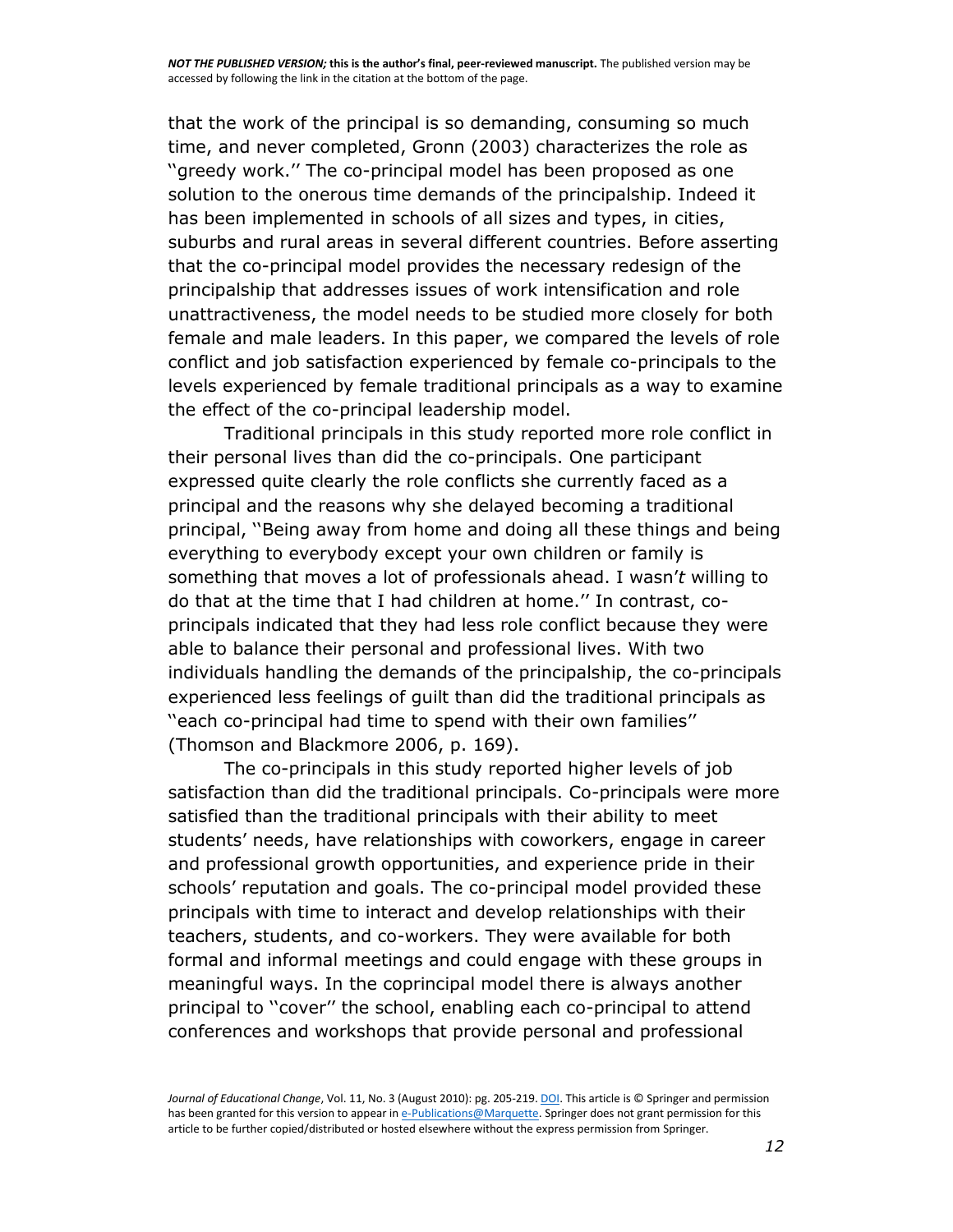growth. Finally, with two leaders, it is possible for each co-principal to be aware of what is going on in the school and for one principal to be present at all school functions. Indeed, co-principals have time to participate in the activities of their schools without feeling overwhelmed.

For the entire group in this study, financial compensation was the lowest subscale on the job satisfaction instrument. Inadequate or insufficient compensation for principals has been identified as a source of dissatisfaction; the financial rewards are not commensurate with the enormous responsibilities of the position (Whitaker 2001). There was no standard method used by schools to determine the salary level for co-principals. Some of the co-principals reported being placed on the salary scale mid-point between the salary of an assistant principal and principal. Other coprincipals were paid at the same rate as were traditional principals. The level of compensation needs to be addressed for both traditional principals and co-principals.

As the size of a school increases, so does the magnitude of instructional and management issues. Having larger student populations increases the complexity of the role of the principal because there are more students, teachers, staff and parents for whom the principal is responsible. The National College of School Leadership (2006) reported that the aspects of the principalship considered most satisfying by principals were helping students to succeed academically and encouraging faculty to develop professionally. With larger student enrollments, there is less opportunity for traditional principals to interact with their students and faculties. The co-principal model appears to be a viable option to address this issue. With two principals sharing the workload and the responsibilities each has more time to devote to working with students and staff.

There are positives and negative aspects to both leadership models (traditional and co-principal). The traditional principal has historically been characterized as being ''lonely at the top'' as all of the decision making on instructional and managerial issues is in his/her hands (Jackson 1977). In contrast co-principals, who share authority and responsibilities, making decisions together as a team, report not feeling isolated or ''lonely at the top''. Several of the co-principals in this study acknowledged that there are difficulties in the sharing of power and leadership. A solo decision-maker does not have to spend

*Journal of Educational Change*, Vol. 11, No. 3 (August 2010): pg. 205-219[. DOI.](http://dx.doi.org/10.1007/s10833-009-9116-z) This article is © Springer and permission has been granted for this version to appear i[n e-Publications@Marquette.](http://epublications.marquette.edu/) Springer does not grant permission for this article to be further copied/distributed or hosted elsewhere without the express permission from Springer.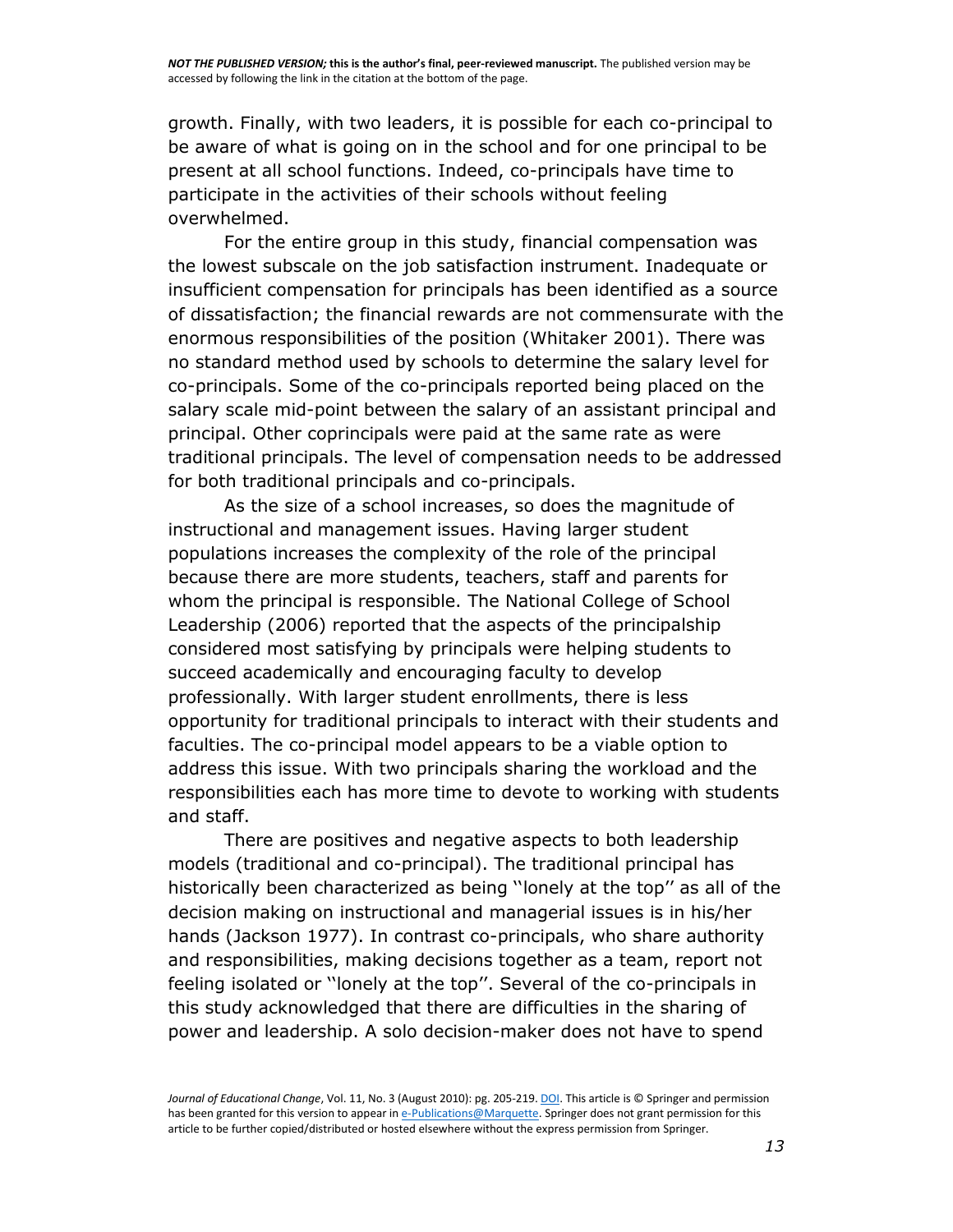the time and effort consulting and compromising, as does a coprincipal. However, the co-principals maintained that the benefits of their co-principalships offset any difficulties that occurred when two leaders must develop and maintain working relationships as they divide job responsibilities and share decision-making. One co-principal was emphatic about the strengths of the model; ''Imagine two administrators, passionate, knowledgeable and energetic, philosophically aligned and working on school improvement in concert, all the while having each other to strategize with, share failures and successes with, and to grow with.''

The co-principal model also has the potential to attract female aspirants. First and foremost, the model increases the total number of principal positions available. By providing more positions and more shared leadership and mentorships, the coprincipal model may serve as an avenue for addressing the continued under-representation of women in principal positions (Young and McLeod 2001). There is the likelihood that women will be interested in the co-principalship, as the role appears more manageable and therefore more satisfying than the traditional principalship. Additionally, in a co-principalship, experienced female principals find they can maintain their leadership positions when they face changing family demands, such as child rearing or caring for elderly parents. One co-principal in this study explained, ''I can'*t* imagine having stepped up to lead at my school if I had had to do it alone.'' Another noted that her co-principal provided the mentorship and encouragement she needed as she honed her leadership skills.

A limitation of this study is that the data for the two groups were collected sequentially. Although the data were not collected simultaneously, there were no significant changes in the United States that would have directly influenced the participants' job satisfaction or role conflict during these years. School principals continued to face increasingly complex demands over this time period. An additional limitation, as in all survey research, is the possibility of a self-selection bias. Possibly those that did not respond differ in some way from the respondents in both the traditional and co-principal models. Finally, although the co-principal model is in practice in schools internationally, the participants in this study were principals and co-principals in schools within the United States.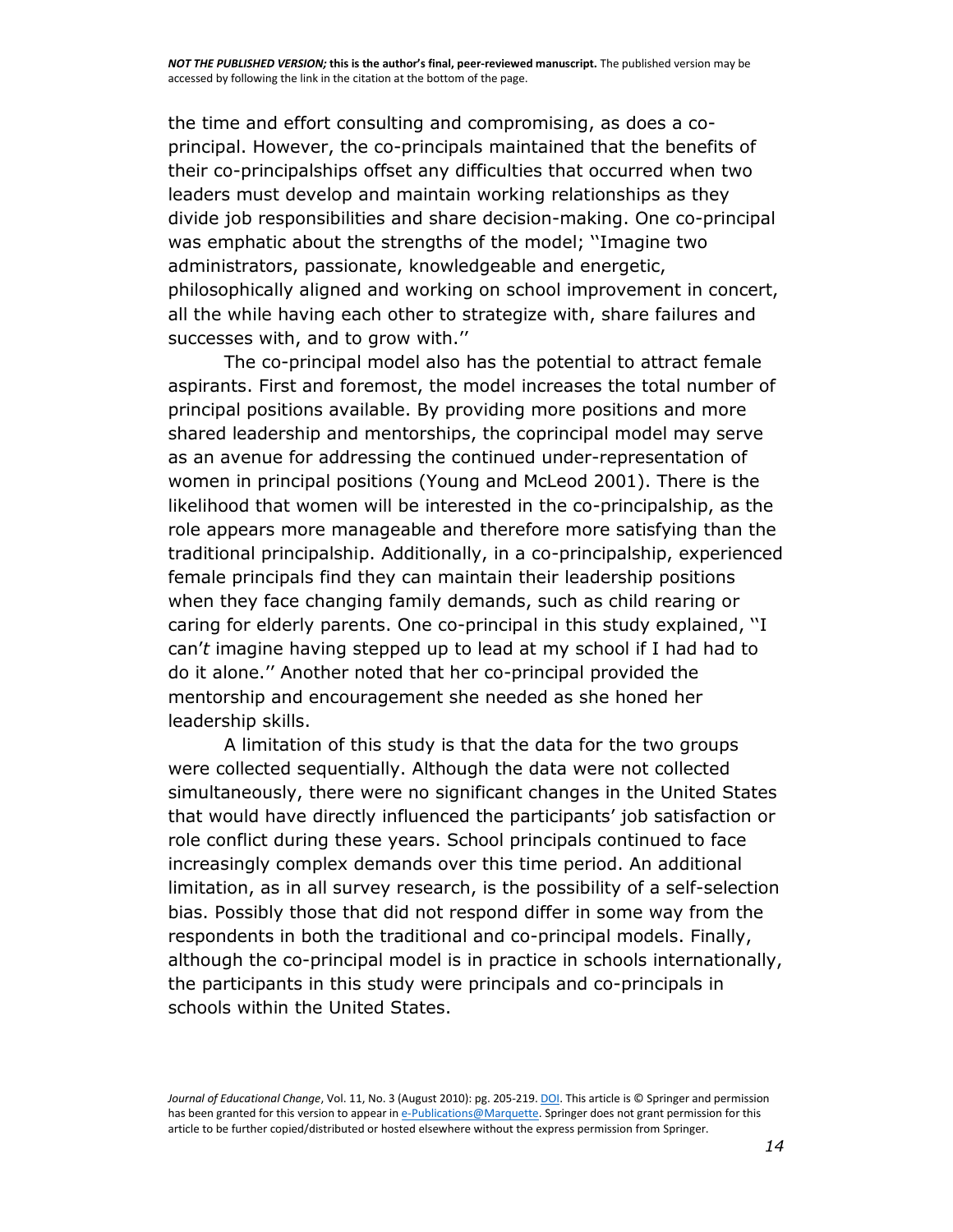The co-principal model has ''significantly shifted one of the major problems of the principalship namely the intensity of the work, and the resulting lack of private 'down time''' (Thomson and Blackmore 2006, p. 169). With two leaders in a coprincipal team, the model offers an organizational structure that allows for increased interactions between leaders, teachers, parents, students, and community groups. Examining the effect of the co-principal model on students, teachers, parents and community members is the next necessary step in understanding and evaluating this leadership model. The information gained will assist school administrators in their decision to consider a co-principal model. Identifying the attributes that make for successful co-leadership teams and how to make the model sustainable over time will aid schools in the implementation of a co-principal model as an alternative to the traditional solo principal.

## **References**

- Association of California School Administrators. (2001, June). Recruitment and retention of school leaders: A critical state need. Retrieved March 10, 2007, from http://www.acsa.org/publications.
- Bacharach, S., & Mitchell, S. (1983). The sources of dissatisfaction in educational administration: A role-specific analysis. Educational Administration Quarterly, 19(1), 101–128. doi:10.1177/0013161X 83019001006.
- Bailyn, L. (2006). Breaking the mold: Redesigning work for productive and satisfying lives. Ithaca, NY: Cornell University Press.
- Bell, C., & Chase, S. (1993). The underrepresentation of women in school leadership. In C. Marshall (Ed.), The new politics of race and gender (pp. 141–154). London: Falmer.
- Boris-Schacter, S., & Langer, S. (2006). Balanced leadership: How effective principals manage their work. New York: Teachers College Press.
- Bunnell, *T*. (2008). The Yew Chung model of dual culture co-principalship: A unique form of distributed leadership. International Journal of Leadership in Education, iFirst article, 1–20.
- Chambers, J. (1999). The job satisfaction of managerial and executive women: Revisiting the assumptions. Journal of Education for Business, 75(2), 69–74.
- Chirichello, *M*. (2003). Reinventing the principalship: From centrist to collective leadership. In F. Lunenburg & C. Carr (Eds.), Shaping the future: Policy, partnership and emerging perspectives. Oxford, UK: Scarecrow Education.

*Journal of Educational Change*, Vol. 11, No. 3 (August 2010): pg. 205-219[. DOI.](http://dx.doi.org/10.1007/s10833-009-9116-z) This article is © Springer and permission has been granted for this version to appear i[n e-Publications@Marquette.](http://epublications.marquette.edu/) Springer does not grant permission for this article to be further copied/distributed or hosted elsewhere without the express permission from Springer.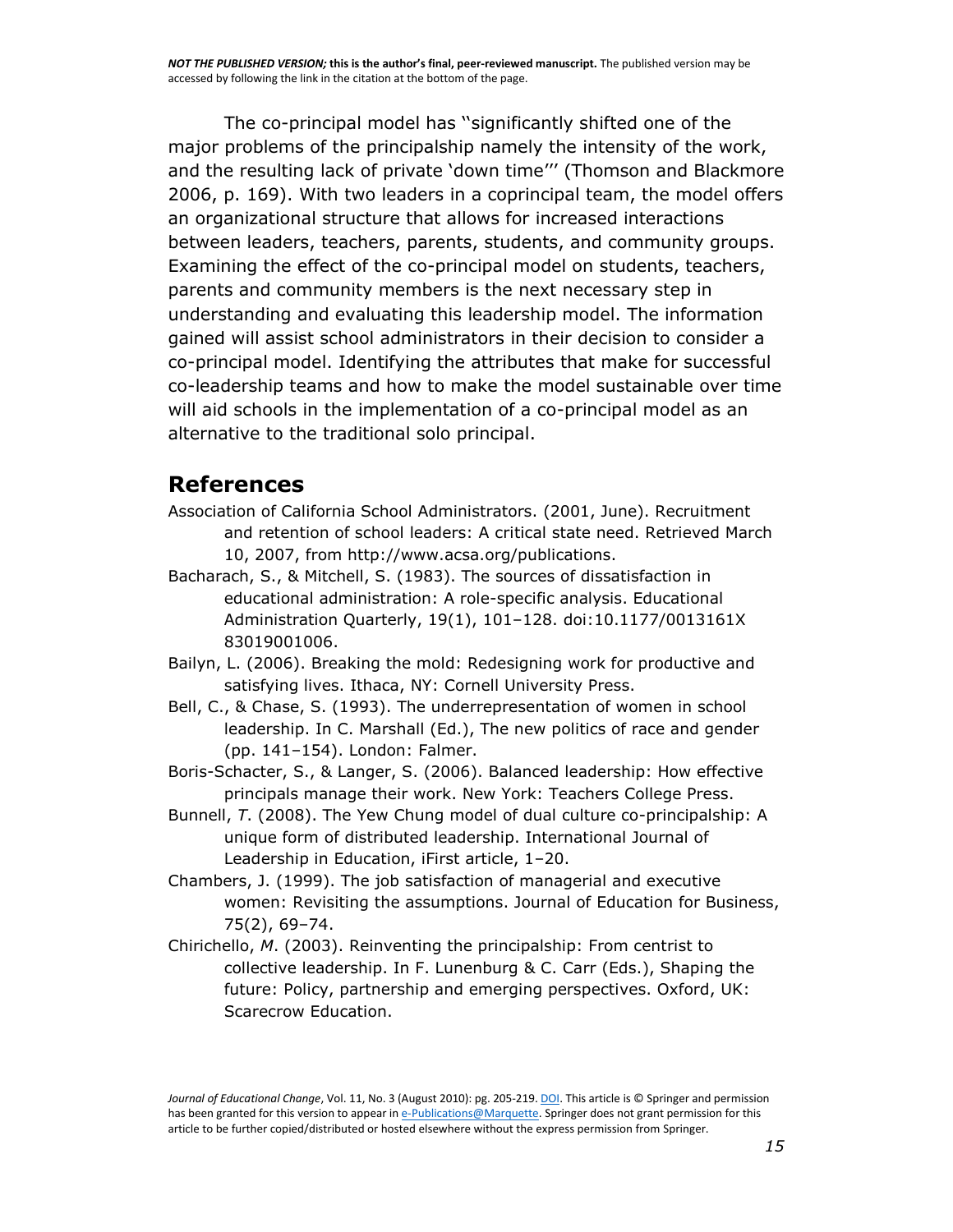- Clarkberg, *M*., & Moen, P. (2001). Understanding the time-squeeze: Married couples' preferred and actual work-hour strategies. The American Behavioral Scientist, 44(7), 1115–1136.
- Court, *M*. (2003). Different approaches to sharing school leadership. Research Associate Reports, National College for School Leadership. Retrieved from http://www.ncsl.org.uk/researchassociates/.
- DiPaola, *M*., & Tschannen-Moran, *M*. (2003). The principalship at a crossroads: A study of the conditions and concerns of principals. National Association of Secondary School Principals Bulletin, 87(634), 43–65.
- Eckman, E. (2002). Women high school principals: Perspectives on role conflict, role commitment and job satisfaction. Journal of School Leadership, 12(1), 57–77.
- Eckman, E. (2006). Co-principals: Characteristics of dual leadership teams. Leadership and Policy in Schools, 5(2), 89–107. doi:10.1080/15700760600549596.
- Educational Research Service. (1998). Is there a shortage of candidates for the job of school principal? National Association of Secondary School Principals and National Association of Elementary School Principals. Retrieved June 7, 2007, from http://www.principals.org/.
- Ferrandino, V., & Tirozzi, G. (2000, March 22). The principal, keystone of a high-achieving school: Attracting and keeping the leaders we need. Education Week, 19(28).
- Friedman, A., Christensen, P., & Degroot, J. (2005). Work and life: The end of the zero-sum game. In Harvard business review on women in business (pp. 95–123). Cambridge, MA: Harvard Business School Publishing Corp.
- Friesen, D., Holdaway, E., & Rice, A. (1983). Satisfaction of school principals and their work. Educational Administration Quarterly, 19(4), 35–58. doi:10.1177/0013161X83019004003.
- Gerson, K., & Jacobs, J. (2001). Changing the structure and culture of work: Work and family conflict, work flexibility, and gender equity in the modern workplace. In *R*. Hertz & *N*. Marshall (Eds.), Working families: The transformation of the American home (pp. 207–226). Berkeley, CA: University of California Press.
- Grogan, *M*. (1999). Equity/equality issues of gender, race, and class. Educational Administration Quarterly, 35(4), 518–536. doi:10.1177/00131619921968743.
- Gronn, P. (2003). The new work of educational leaders: Changing leadership practice in an era of school reform. Thousand Oaks, CA: SAGE Publications.

*Journal of Educational Change*, Vol. 11, No. 3 (August 2010): pg. 205-219[. DOI.](http://dx.doi.org/10.1007/s10833-009-9116-z) This article is © Springer and permission has been granted for this version to appear i[n e-Publications@Marquette.](http://epublications.marquette.edu/) Springer does not grant permission for this article to be further copied/distributed or hosted elsewhere without the express permission from Springer.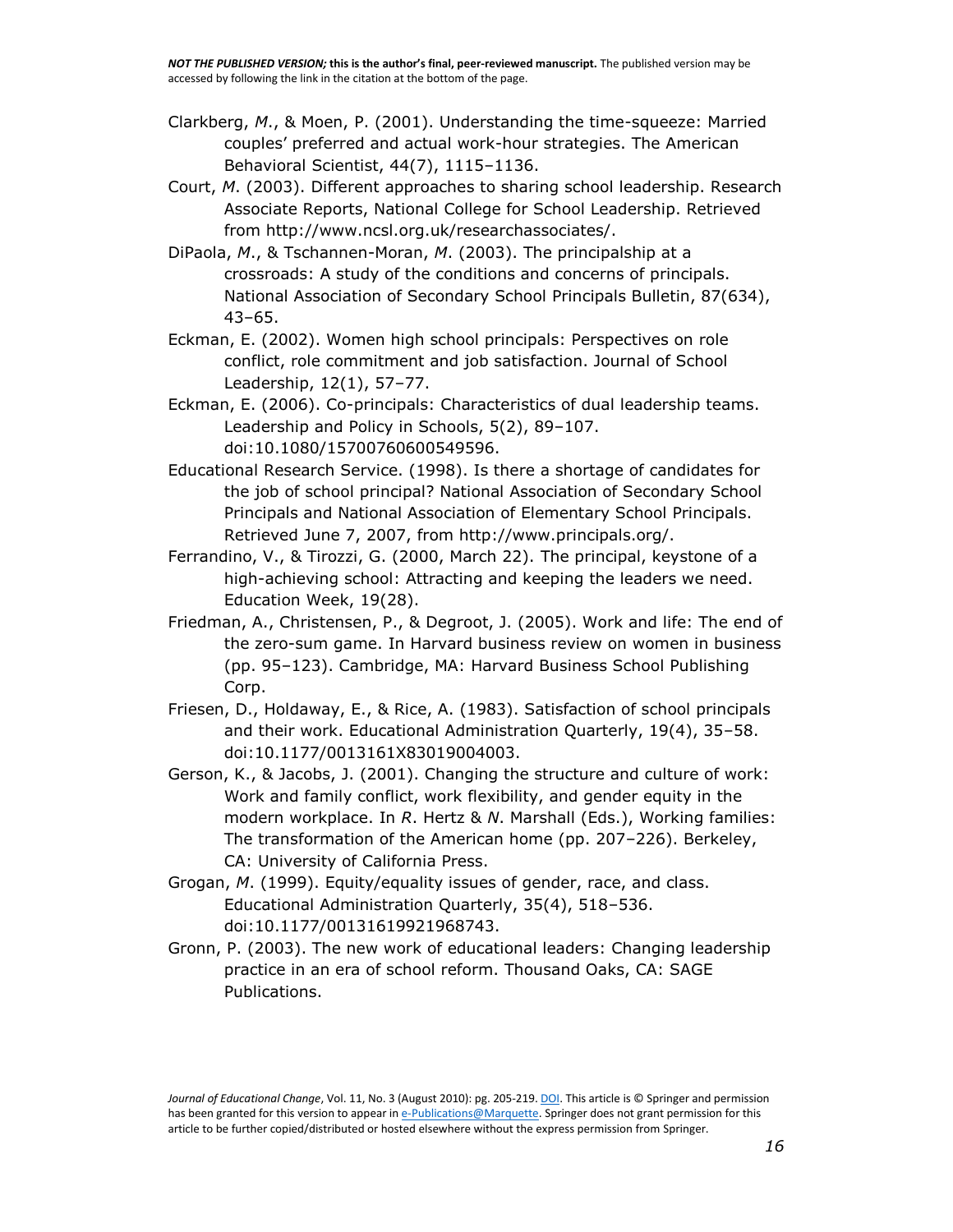- Gronn, P., & Hamilton, A. (2004). ''A bit more life in the leadership'': Coprincipalship as distributed leadership practice. Leadership and Policy in Schools, 3(1), 3–35. doi:10.1076/lpos.3.1.3.27842.
- Groover, E. C. (1989). Perceptions of the co-principalship as implemented in High Point, North Carolina (Unpublished doctoral dissertation, University of North Carolina, Greensboro).
- Grubb, W. *N*., & Flessa, J. (2006). ''A job too big for one'': Multiple principals and other non-traditional approaches to school leadership. Educational Administration Quarterly, 42(4), 518–559. doi:10.1177/ 0013161X06290641.
- Houston, P. (1998). The ABC's of administrative changes. Education Week, 17(38), 32–44.
- Hurley, J. (2001). The principalship: Less may be more. Education Week, 20(37), 37–39.
- Institute of Educational Leadership. (2000, October). Leadership for student learning: Reinventing the principalship. A Report of the Task Force on the Principalship. Washington, DC: IEL.
- Jackson, P. W. (1977). Lonely at the top: Observations on the genesis of administrative isolation. The School Review, 85(3), 425–432. doi:10.1086/443351.
- Klenke, K. (1996). Women and leadership: A contextual perspective. New York, NY: Springer Publishing Co.
- Kochan, F., Spencer, W., & Mathews, J. (2000). Gender-based perceptions of the challenges, changes, and essential skills of the principalship. Journal of School Leadership, 10(4), 290–310.
- Korba, W. (1982). The co-principal plan: Some insights and some cautions. NASSP Bulletin, 66(456), 57–63. doi:10.1177/019263658206645610.
- Lashway, L. (2006). The landscape of school leadership. In S. Smith & P. Piele (Eds.), School leadership: Handbook for excellence in student learning (4th ed., pp. 18–37). Thousand Oaks, CA: Corwin Press.
- Leithwood, K., & Duke, D. (1999). A century's quest to understand school leadership. In J. Murphy & K. Seashore Louis (Eds.), Handbook of research on educational administration (2nd ed., pp. 45–72). San Francisco: Jossey-Bass.
- Matthews, L. J., & Crow, G. *M*. (2003). Being and becoming a principal: Role conceptions for contemporary principals and assistant principals. New York: Pearson Educational, Inc.
- Mendenhall, D. *R*. (1977). Relationship of organizational structure and leadership behavior to teacher job satisfaction in IGE schools (Tech. Rep. No. 412). Madison: Wisconsin Research and Development Center for Cognitive Learning.

*Journal of Educational Change*, Vol. 11, No. 3 (August 2010): pg. 205-219[. DOI.](http://dx.doi.org/10.1007/s10833-009-9116-z) This article is © Springer and permission has been granted for this version to appear i[n e-Publications@Marquette.](http://epublications.marquette.edu/) Springer does not grant permission for this article to be further copied/distributed or hosted elsewhere without the express permission from Springer.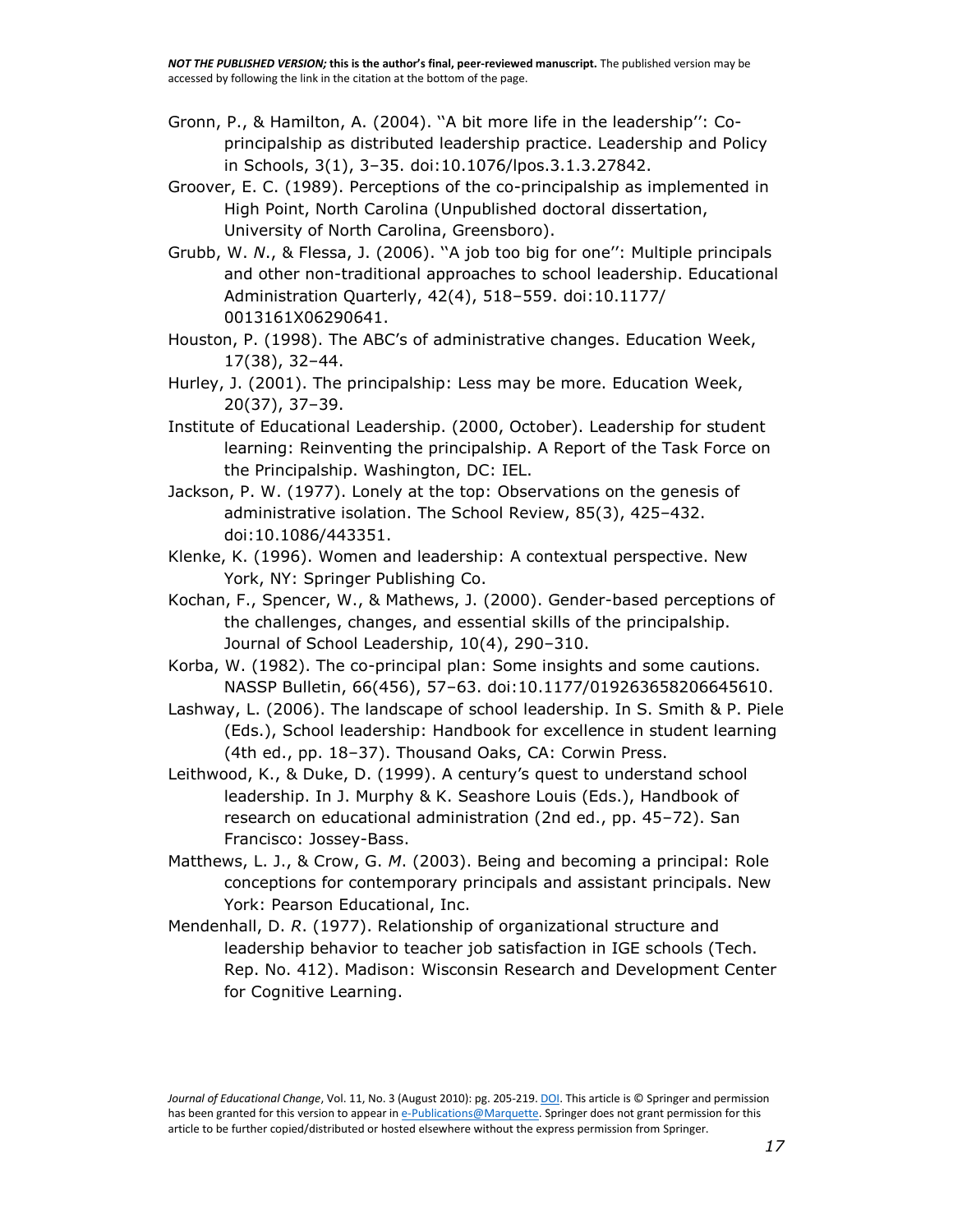- National Association of Secondary School Principals. (2001, November). News release: Priorities and barriers in high school leaderships. Retrieved from http://www.principals.org/.
- National College of School Leadership. (2006). What we know about school leadership. Retrieved from http://www.ncls.org.uk.
- Nevill, D., & Damico, S. (1974). Development of a role conflict questionnaire for women: Some preliminary findings. Journal of Consulting and Clinical Psychology, 42(5), 743. doi:10.1037/ h0037052.
- Paterson, F. (2006). New models of headship: Co-headship. National College for School Leadership. Retrieved from http://www.ncsl.org.uk/publications.
- Pierce, *M*. (2000). Portrait of the 'Super Principal'. Harvard Education Letter Research Online. Retrieved July 23, 2004, from http://www.edletter.org/past/issues/2000-so/principal.shtml/.
- Pounder, D., & Merrill, *R*. (2001a). Job desirability of the high school principalship: A job choice theory perspective. Educational Administration Quarterly, 37(1), 27–57.
- Pounder, D., & Merrill, *R*. (2001b). Redesigning the principalship could have a positive impact on the pipeline supply. School Administrator, 58(10), 18–21.
- Protheroe, *N*. (2001). Attracting and retaining high quality people for the principalship: Problems and possibilities. Paper presented at the annual meeting of the American Educational Research Association, Seattle, WA.
- Rice, E. *M*., & Schneider, G. *T*. (1994). A decade of teacher empowerment: An empirical analysis of teacher involvement in decision-making, 1980– 1991. Journal of Educational Administration, 31(1), 43–58. doi:10.1108/09578239410051844.
- Riehl, C., & Byrd, *M*. (1997). Gender differences among new recruits to school administration: Cautionary footnotes to an optimistic tale. Educational Evaluation and Policy Analysis, 19(1), 45–64.
- Schneider, G. *T*. (1984). Teacher involvement in decision-making: Zones of acceptance, decision conditions, and job satisfaction. Journal of Research and Development in Education, 18(1), 25–32.
- Sergiovanni, *T*. (2001). The principalship: A reflective practice perspective. Boston, MA: Allyn & Bacon.
- Shockley, *R*., & Smith, D. (1981). The co-principal: Looking at realities. The Clearing House: A Journal for Modern Junior and Senior High Schools, 55, 90–93.
- Spillane, J. (2006). Distributed leadership. San Francisco, CA: Jossey-Bass.
- Strike, K. A. (2005). The ethics of school administration. New York: Teachers College Press.

*Journal of Educational Change*, Vol. 11, No. 3 (August 2010): pg. 205-219[. DOI.](http://dx.doi.org/10.1007/s10833-009-9116-z) This article is © Springer and permission has been granted for this version to appear i[n e-Publications@Marquette.](http://epublications.marquette.edu/) Springer does not grant permission for this article to be further copied/distributed or hosted elsewhere without the express permission from Springer.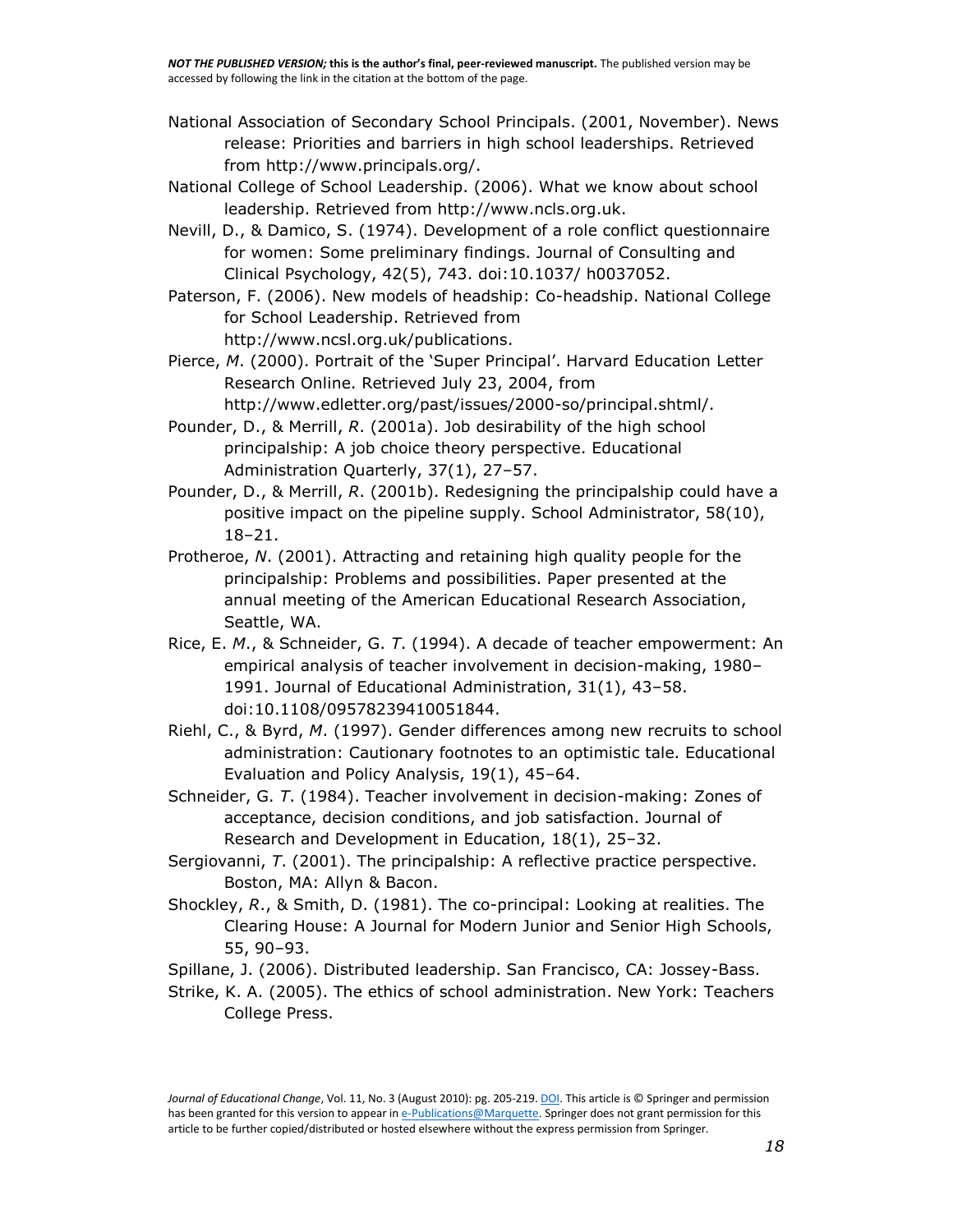- Thompson, D., McNamara, J., & Hoyle, J. (1997). Job satisfaction in educational organizations: A synthesis of research findings. Educational Administration Quarterly, 33(1), 7–37. doi:10.1177/ 0013161X97033001002.
- Thomson, P., & Blackmore, J. (2006). Beyond the power of one: Redesigning the work of school principals. Journal of Educational Change, 7, 161– 177. doi:10.1007/s10833-006-0003-6.
- West, E. (1978). The co-principalship: Administrative realism. High School Journal, 61, 124–246.
- Whitaker, K. (2001). Where are the principal candidates? Perceptions of superintendents. NASSP Bulletin, 85(625), 82–92. doi:10.1177/019263650108562509.
- Young, *M*., & McLeod, S. (2001). Flukes, opportunities, and planned interventions: Factors affecting women's decisions to become school administrators. Educational Administration Quarterly, 37(4), 462–502.

### **Appendix**

#### **Table 1: Percent of traditional and co-principals based on school size (number of students enrolled),** *N* **= 102**

| School size   | <b>Traditional principals</b><br>$(%) (n = 51)$ | Co-principals $(\%)$ ( $n =$<br>51) | Total $(\%)$ |  |
|---------------|-------------------------------------------------|-------------------------------------|--------------|--|
| Less than 230 | 37.3                                            | 12                                  | 24.8         |  |
| 231-430       | 15.7                                            | 22                                  | 18.8         |  |
| 431-930       | 25.5                                            | 46                                  | 35.6         |  |
| 931 and more  | 21.6                                            | 20                                  | 20.8         |  |

 $\chi^2$ (3, N = 102) = 10.05, p = .018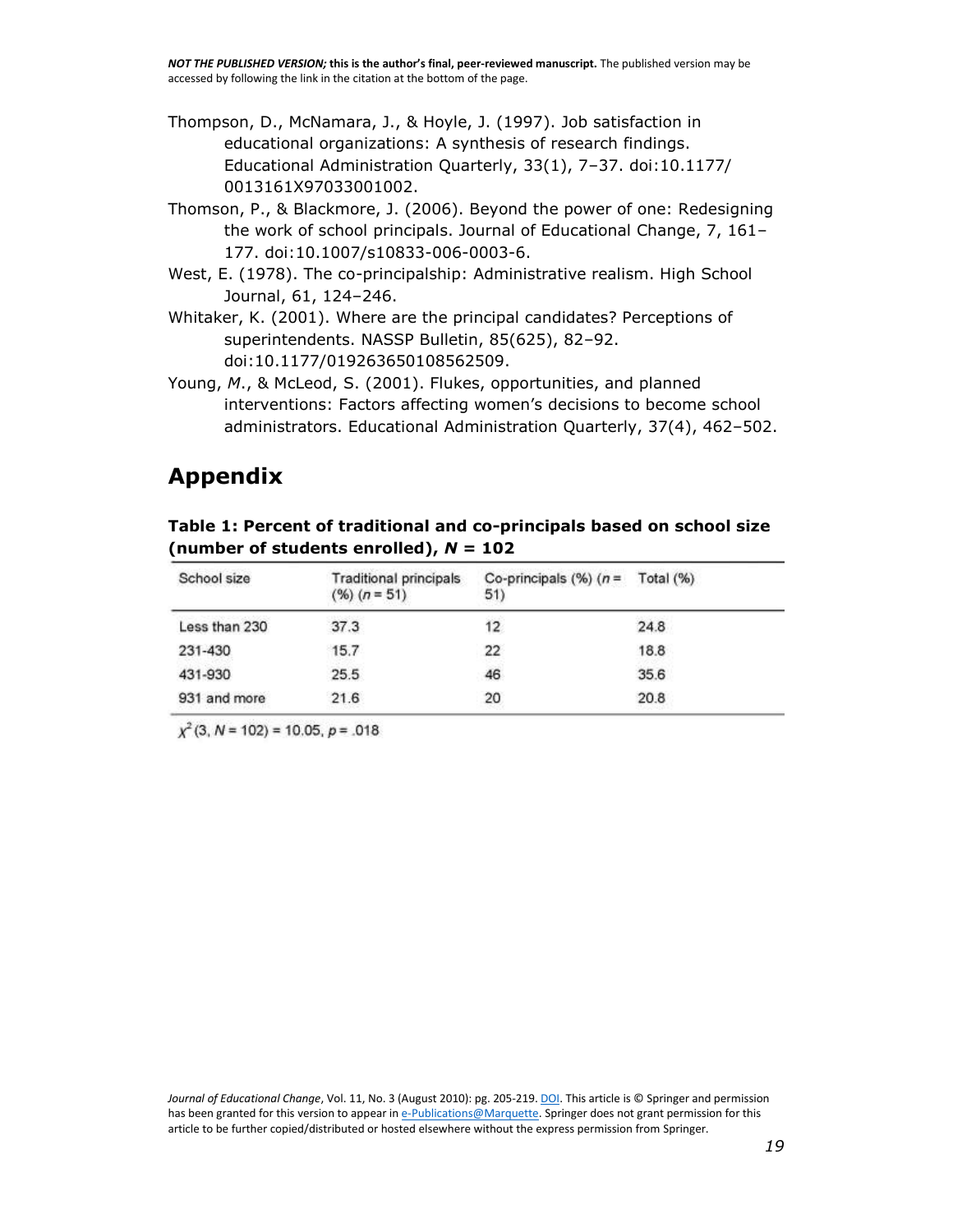#### **Table 2: Role conflict questions**

|                                           | м    | SD   |
|-------------------------------------------|------|------|
| Time for privacy                          | 4.69 | 1.70 |
| Time for social commitments               | 4.61 | 1.68 |
| Conflicts regarding expectations for self | 4.11 | 1.83 |
| Feelings of guilt                         | 3.80 | 1.71 |
| Time for child raising                    | 3.61 | 1.98 |
| Meeting expectations of others            | 3.50 | 1.55 |
| Time for household management             | 3.41 | 1.77 |
| Time for significant other                | 2.79 | 1.81 |
| Financial concerns                        | 2.34 | 1.59 |

 $(N = 102)$ . Scale: 1 not at all, 7 extremely

#### **Table 3: Role conflict questions: Comparisons of traditional principals and co-principals**

|                                              | Traditional<br>Co-principals M<br>$(SD)$ (n = 51)<br>principals M<br>$(SD)$ (n = 51) |            | t, p                    |  |
|----------------------------------------------|--------------------------------------------------------------------------------------|------------|-------------------------|--|
| Time for privacy                             | 4.78 (1.55)                                                                          | 4.59(1.86) | $t = .56, p = .58$      |  |
| Time for social commitments*                 | 5.00(1.4)                                                                            | 4.22(1.86) | $t = 2.34$ , $p = .02$  |  |
| Conflicts regarding expectations<br>for self | 4.43 (1.92)                                                                          | 3.78(1.69) | $t = .1.81, p = .073$   |  |
| Feelings of guilt*                           | 4.22(1.6)                                                                            | 3.35(1.72) | $t = 2.58$ , $p = .011$ |  |
| Time for child raising*                      | 4.08 (1.98)                                                                          | 3.06(1.87) | $t = 2.19$ , $p = .032$ |  |
| Meeting expectations of others               | 3.69(1.63)                                                                           | 3.30(1.44) | $t = 1.24$ , $p = .216$ |  |
| Time for household<br>management*            | 3.88(1.61)                                                                           | 2.92(1.82) | $t = 2.80, p = .006$    |  |
| Time for significant other                   | 3.02(1.91)                                                                           | 2.55(1.70) | $t = 1.29$ , $p = .201$ |  |
| Financial concerns                           | 2.35(1.45)                                                                           | 2.33(1.74) | $t = .064, p = .950$    |  |

Scale: 1 not at all, 7 extremely

 $*P < .05$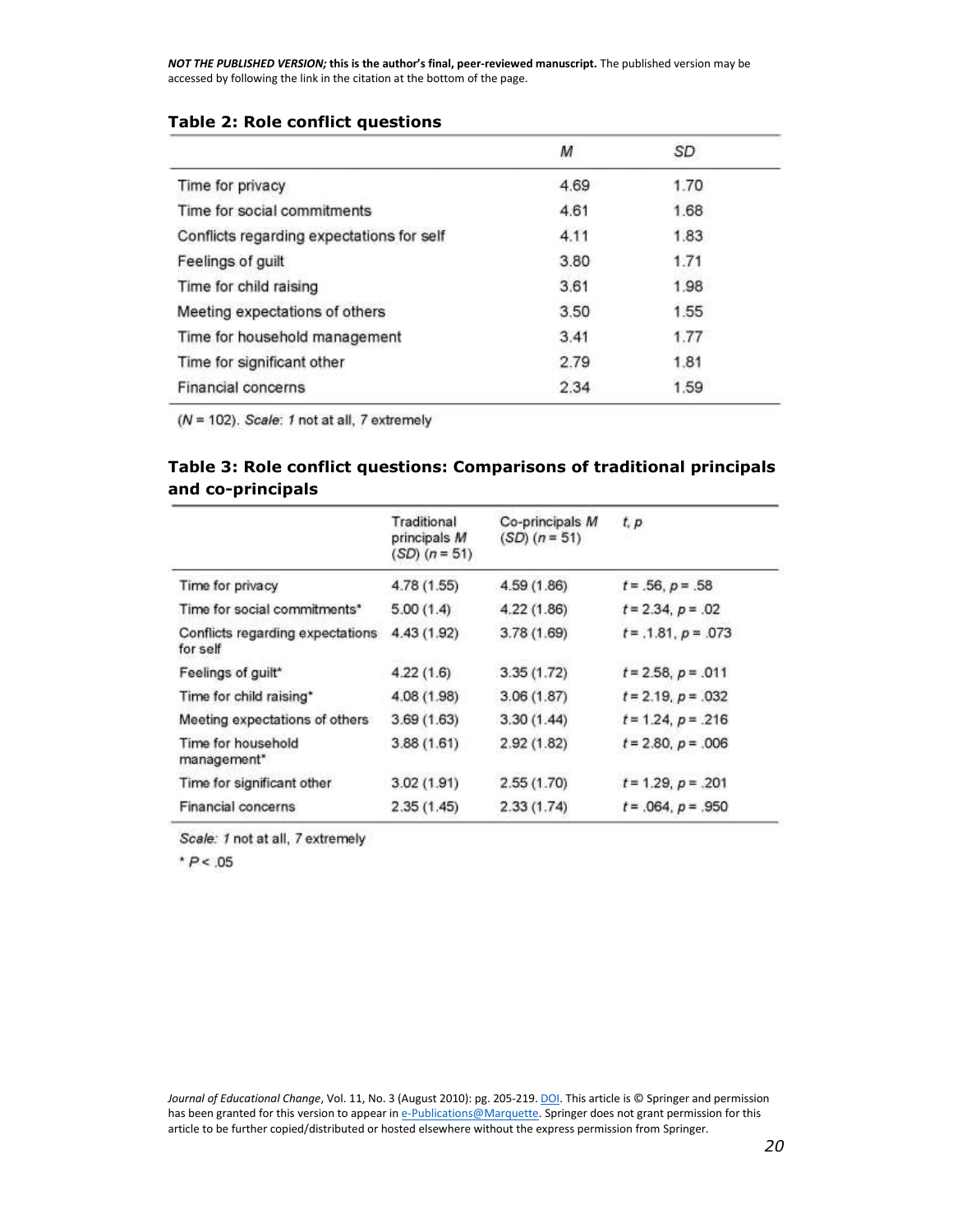#### **Table 4: Job satisfaction subscales**

|                                             | М    | SD.  |
|---------------------------------------------|------|------|
| School reputation & goals                   | 3.22 | 0.48 |
| Relations with coworkers                    | 3.21 | 0.46 |
| Career & professional growth opportunities  | 3.11 | 0.56 |
| Working relations with other administrators | 3.00 | 0.75 |
| Meeting student needs                       | 2.99 | 0.49 |
| Amount of work                              | 2.84 | 0.51 |
| Working conditions                          | 2.79 | 0.74 |
| Parental & community involvement            | 2.69 | 0.59 |
| Financial rewards                           | 2.65 | 0.63 |

 $(N = 102)$ . Scale: 1 not at all, 7 extremely

#### **Table 5: Comparison of job satisfaction subscales**

|                                                | Traditional<br>principals M<br>$(SD)$ (n = 51) | Co-principals M<br>$(SD)$ (n = 51) | t, p                    |
|------------------------------------------------|------------------------------------------------|------------------------------------|-------------------------|
| School reputation & goals*                     | 3.11(.41)                                      | 3.33(.53)                          | $t = 2.33, p = .022$    |
| Relations with coworkers*                      | 3.10(.49)                                      | 3.31(.42)                          | $t = 2.32, p = .022$    |
| Career & professional growth<br>opportunities* | 2.88(.52)                                      | 3.35(.50)                          | $t = 4.59, p < .0005$   |
| Working relations with other<br>administrators | 2.92(.78)                                      | 3.07(.70)                          | $t = .99, p = .322$     |
| Meeting student needs*                         | 2.90(.49)                                      | 3.09(.47)                          | $t = 2.06$ , $p = .042$ |
| Amount of work                                 | 2.78(.49)                                      | 2.90(.53)                          | $t = 1.10, p = .274$    |
| Working conditions                             | 2.66(.72)                                      | 2.92(.74)                          | $t = 1.76$ , $p = .082$ |
| Parental & community<br>involvement            | 2.60(.53)                                      | 2.76(.64)                          | $t = 1.35, p = .180$    |
| Financial rewards*                             | 2.51(.68)                                      | 2.79(.54)                          | $t = 2.26$ , $p = .026$ |

(N = 102). Scale: 1 very dissatisfied, 7 very satisfied

 $*P < .05$